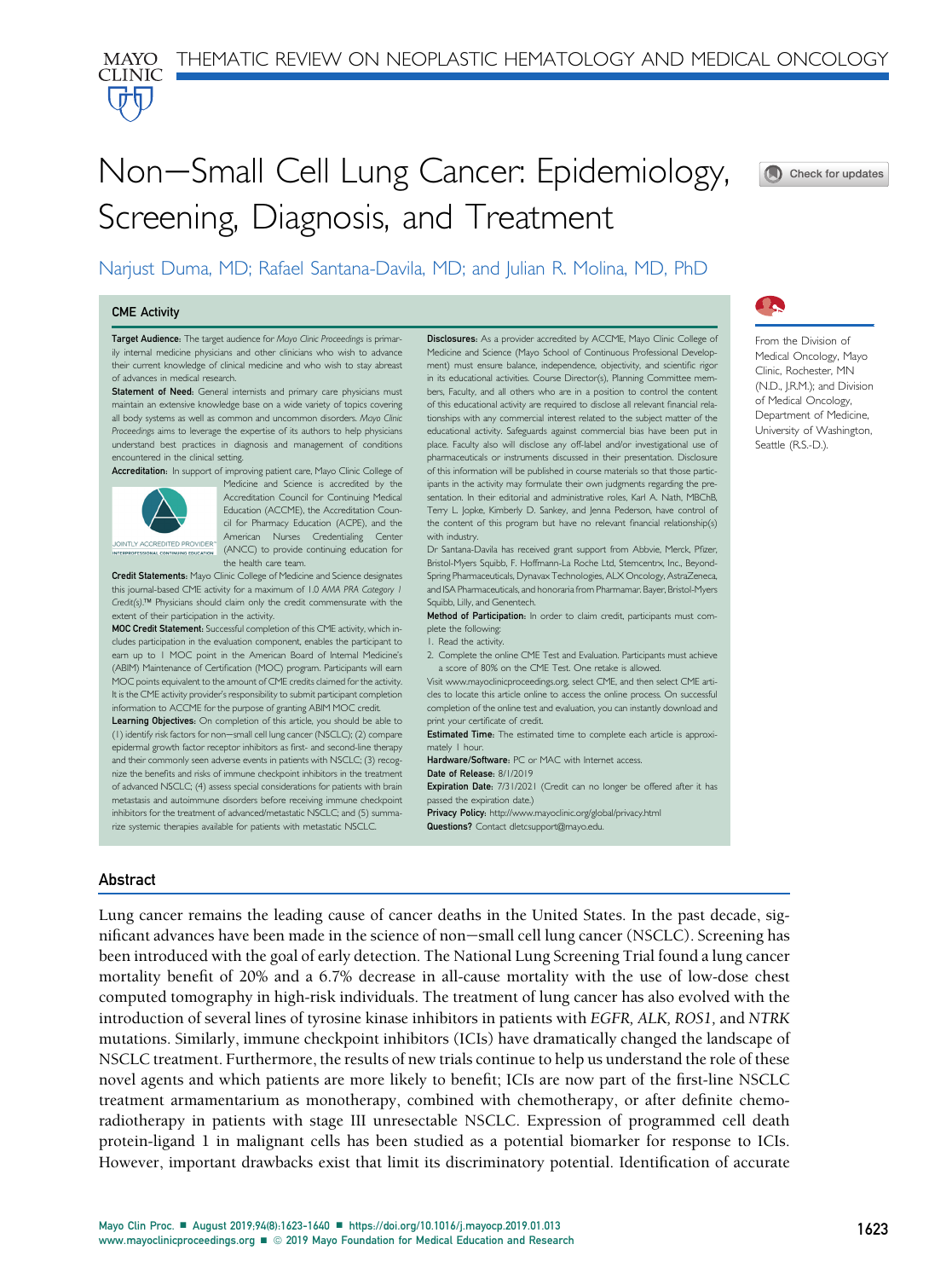predictive biomarkers beyond programmed cell death protein-ligand 1 expression remains essential to select the most appropriate candidates for ICI therapy. Many questions remain unanswered regarding the proper sequence and combinations of these new agents; however, the field is moving rapidly, and the overall direction is optimistic.

© 2019 Mayo Foundation for Medical Education and Research ■ Mayo Clin Proc. 2019;94(8):1623-1640

ung cancer is the leading cause of<br>cancer-related mortality in the United<br>States for both men and women.<sup>1</sup> For<br>2018 it is expected that 154 050 Americans cancer-related mortality in the United States for both men and women.<sup>1</sup> For 2018, it is expected that 154,050 Americans will die of lung cancer, a rate that exceeds the combined 3 next most common cancers (colon, breast, and prostate cancers). $^2$  $^2$  The 60-month overall survival rate for non-small cell lung cancer (NSCLC) remains poor, from 68% in patients with stage IB disease to 0% to 10% in patients with stage IVA-IVB disease.<sup>3</sup>

Some environmental and lifestyle factors have been associated with the subsequent development of lung cancer, of which cigarette smoking is the most important. This is estimated to account for 85% to 90% of lung cancers.<sup>[4](#page-14-0)</sup> The risk of developing cancer is associated with the extent of smoking and exposure to other carcinogenic factors, such as asbestos.

Other factors associated with increased lung cancer risk include ionizing radiation, as found in patients with a history of Hodg-kin lymphoma<sup>[5](#page-14-0)</sup> or breast cancer<sup>[6](#page-14-0)</sup>; environmental toxins, such as secondhand smoke, radon, and metals (arsenic, chromium, and nickel); and polycyclic aromatic hydrocarbons.[4](#page-14-0) History of pulmonary fibrosis, human immunodeficiency virus infection, and alcohol consumption have also been defined as risk factors for lung cancer.<sup>[7,8](#page-14-0)</sup>

### EPIDEMIOLOGY

Lung cancer incidence and mortality rates are highest in the developed countries. In contrast, lung cancer rates in underdeveloped geographic areas, including Central/ South America and most of Africa, are estimated to be lower. However, many developing countries lack a centralized reporting system, and it is stipulated that many cases of lung cancer go unreported, obscuring the real incidence of the disease.<sup>[9](#page-14-0)</sup> The World Health Organization (WHO) estimates that

lung cancer death rates worldwide will continue to rise, mainly as a result of an increase in global tobacco use, particularly in Asia. $10$ 

In the United States, the incidence and death rates from lung cancer have been decreasing for men, and these numbers were initially rising for women until approximately 2000 and have since been leveling off. $\frac{2}{3}$  Because of the changes in lung cancer incidence in women, lung cancer death rates decreased in women more than a decade after they decreased in men. $^{11}$  The incidence of lung cancer, although declining for both white and black men, is approximately 20% higher for black men. $^{12}$  On the contrary, the lowest incidence and mortality rates are seen in Asian Americans, Pacific Islanders, and Hispanic women.<sup>2</sup> Racerelated differences are the result of complex interactions between socioeconomic status, occupational exposures, and lifestyle.

The incidence of lung cancer remains low in patients younger than 40 years. $^{13}$  $^{13}$  $^{13}$  It then slowly begins to rise and peaks between ages 65 and 84 years. In the United States, the median age at diagnosis of lung cancer is 71 years, with approximately 90% of diagnoses and deaths occurring in patients older than 55 years. $11$ 

Current trends in smoking behavior will continue to be a significant predictor of future trends in lung cancer incidence. Nevertheless, 19% of cases in women and 9% in men in the United States are seen in never-smokers, $14$ with a rising incidence in young women. $15$ 

# **CLASSIFICATION**

There are 2 main forms of lung cancer: NSCLC (85% of patients) and small cell lung cancer (SCLC) (15%). The WHO has classified NSCLC into 3 main types: adenocarcinoma, squamous cell carcinoma, and large cell. $16,17$  There are also several variants and combinations of clinical subtypes.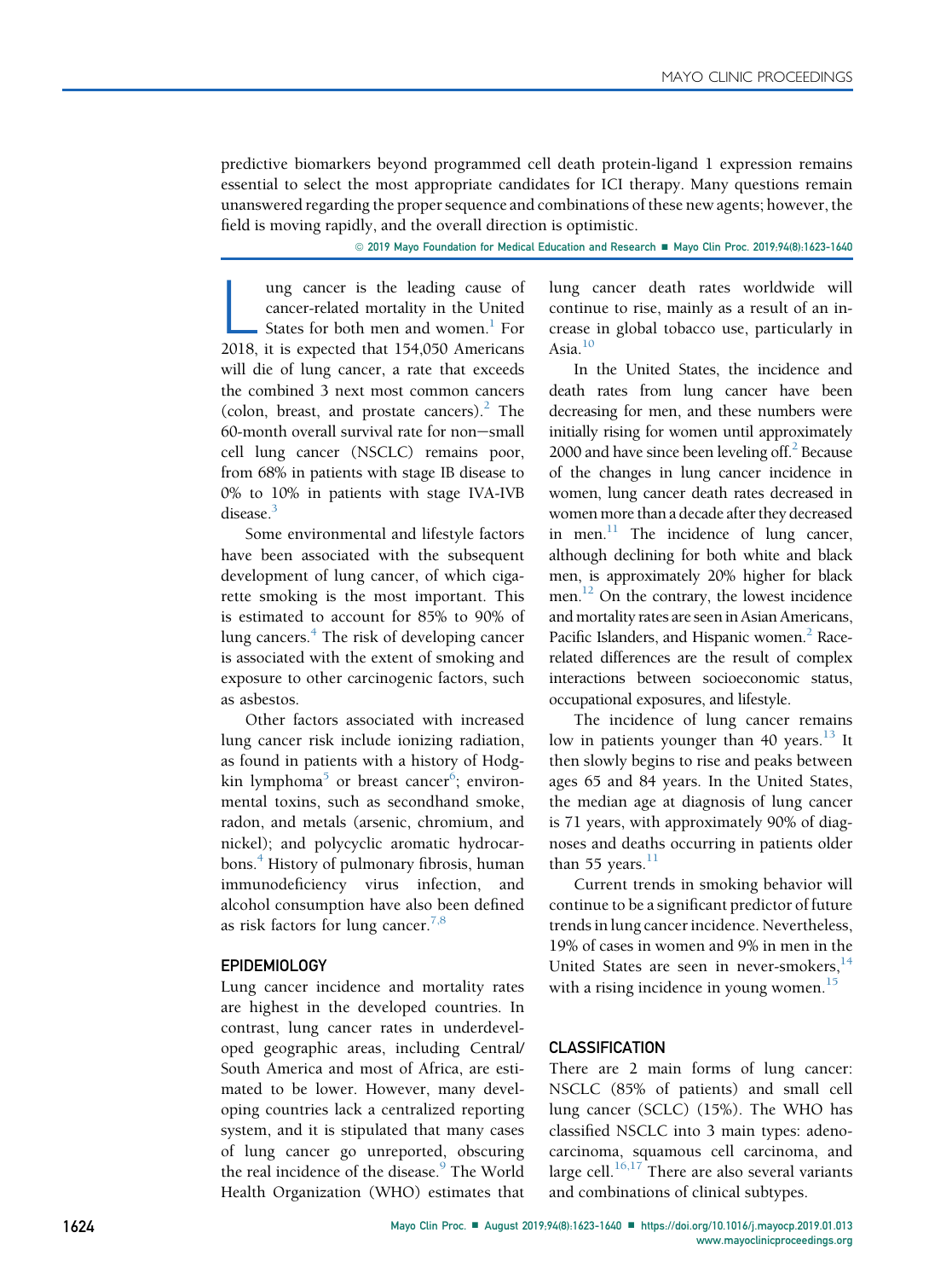Adenocarcinoma is the most common type of NSCLC and accounts for approximately 40% of lung cancers.[17](#page-14-0) Adenocarcinoma arises from alveolar cells located in the smaller airway epithelium and tends to express immunohistochemical markers such as TTF-1 and napsin A. The WHO classification of lung cancer also recognizes early stages of lung cancer as adenocarcinoma in situ (pre-invasive lesion), minimally invasive adenocarcinoma, or invasive adenocarcinoma based on the extent of invasiveness.<sup>16</sup> Adenocarcinoma in situ is defined as an adenocarcinoma comprising a lepidic pattern with a diameter of less than 3 cm. Minimally invasive adenocarcinoma is defined as adenocarcinoma with a diameter of more than 3 cm; exclusion factors include an invasion size of more than 5 mm even if the tumor size and invasion size comply with the definition of minimally invasive adenocarcinoma and the presence of lymphovascular invasion, perineural invasion, or tumor necrosis.

Squamous cell carcinomas represent 25% to 30% of lung cancers; they tend to arise from cells located in the airway epithelium. Immunohistochemical markers such as CK5, CK6, p40, and desmoglein-3 are usually present. $^{18}$  $^{18}$  $^{18}$ 

Large cell cancers account for approximately 5% to 10% of all lung cancers, and the incidence is declining due to newer immunophenotyping techniques, allowing better classification of more poorly differentiated squamous cell carcinomas and adenocarcinomas. These tumors are typically poorly differentiated and composed of large cells with abundant cytoplasm and large nucleoli.

## **SCREENING**

Clinical outcome for NSCLC is directly related to stage at the time of diagnosis, bringing importance to a screening modality that would allow detection. Screening for lung cancer using chest radiographs or sputum cytologic analysis failed to provide a mortality benefit in several clinical trials.<sup>[19,20](#page-14-0)</sup> The National Lung Screening Trial tested computed tomography (CT) vs radiography in 53,454 patients at high risk and found a lung cancer mortality benefit of 20% and a 6.7% decrease in allcause mortality  $(P<.02)$ .<sup>21,22</sup> The US Preventive Services Task Force recommends annual screening with chest low-dose CT in high-risk individuals (30 pack-year smoking history) from age 55 to 80 years, with discontinuation of screening once the individual has not smoked for 15 years or has a limited life expectancy.<sup>23</sup> Furthermore, the NELSON trial, a randomized low-dose CT-based lung cancer screening trial, included 15,822 current or former smokers in the Netherlands and Belgium and compared low-dose CT at increasing screening intervals (1, 2, and 2.5 years) with no screening. The study found a 26% reduction in lung cancer deaths in highrisk men at 10-year follow-up. $24-26$ 

Despite these results, the adoption of lung cancer screening practices remains poor owing to many challenges, including insurance coverage and secondary costs, high rates of false-positive results, fear of radiation exposure, added patient distress due to the need for prolonged follow-up, and the risk of overdiagnosis in a population at increased risk for other potentially life-threating comorbidities, as in the case of smokers. $27$  Controversy also exists regarding the role of lung cancer screening in individuals with an extensive smoking history who quit for more than 15 years as well as the management of falsepositive test results; these are relevant topics for future studies.

# **DIAGNOSIS**

Often, NSCLC is not diagnosed until advanced-stage disease is present.<sup>2,28</sup> Cough, seen in 50% to 75% of patients, is the most common symptom, followed by hemoptysis, chest pain, and dyspnea.<sup>28</sup> Other less common symptoms include laboratory abnormalities or paraneoplastic syndromes. Diagnosis requires biopsy for histologic confirmation.

Diagnosis also requires determination of the extent of the tumor to define the TNM stage, which will ultimately guide cancer treatment options. A Danish randomized study compared staging with positron emission tomography (PET) combined with CT vs the traditional invasive staging alone (mediastinoscopy and mediastinal lymph node biopsy with echoendoscopy), their findings reported a better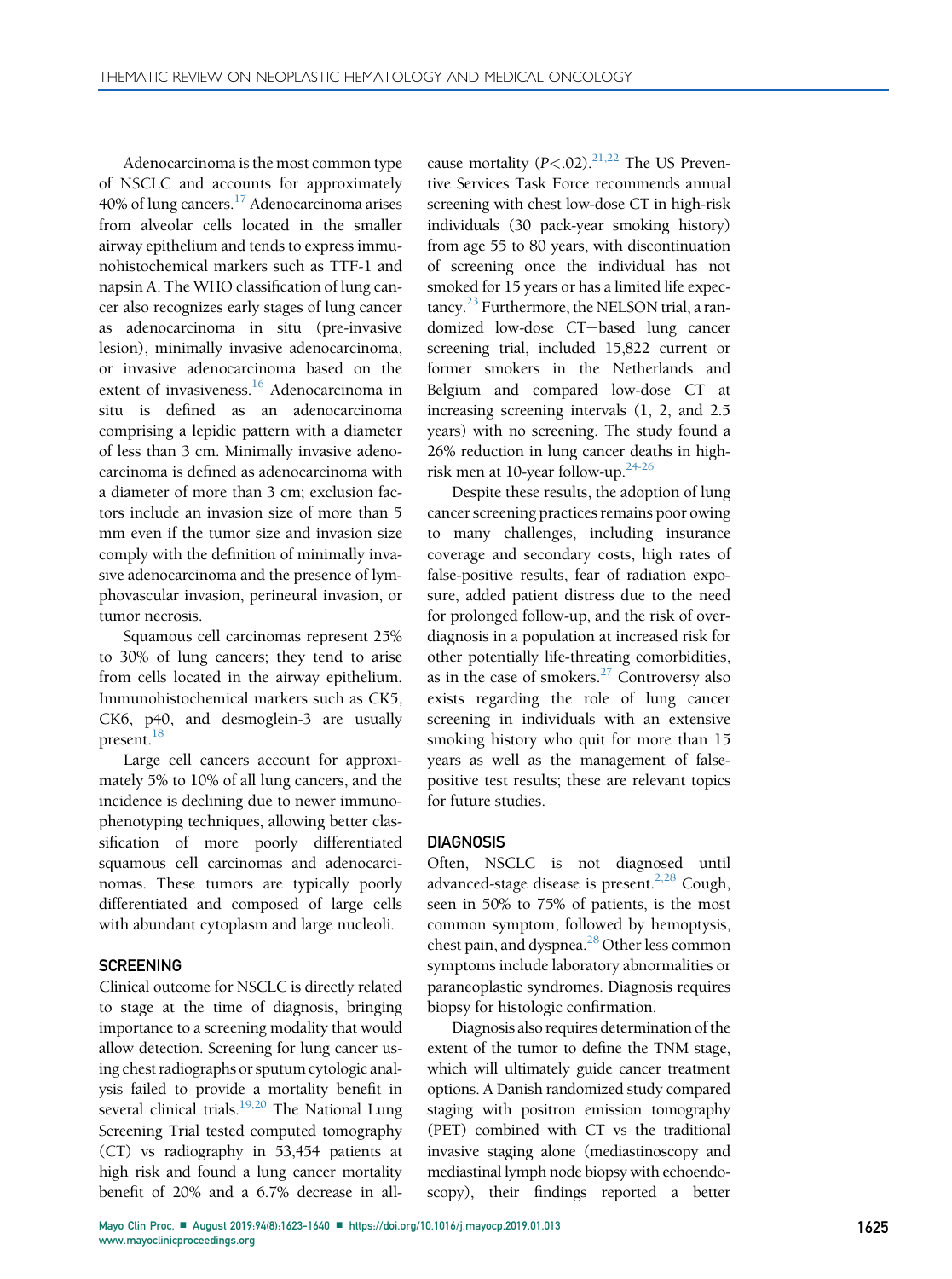classification of N stage diagnosis with PET- $CT<sup>29,30</sup>$  Any positive node on PET-CT must be sampled, as confirmed by the analysis of a secondary objective from another randomized study. $31$  Computed tomography or magnetic resonance imaging of the head is recommended for patients to be treated with curative intent or for those with signs or symptoms suggestive of brain metastasis.

According to the new International Association for the Study of Lung Cancer/American Thoracic Society/European Respiratory Society multidisciplinary classification of lung cancer,  $3,32$  obtaining sufficient tissue material is necessary. The potential for mutation identification and tailored treatment has implications at the initial evaluation of all suspected lung cancers.

### TREATMENT

Treatment of NSCLC is stage specific. Patients with stage I or II should be treated with complete surgical resection when not contraindicated. Nonsurgical patients should be considered for conventional or stereotactic radiotherapy. Percutaneous thermal ablation procedures such as cryoablation, microwave, and radiofrequency ablation have been found to be useful treatment options in the setting of salvage therapy after surgery, radiotherapy, or chemotherapy or for palliation in advanced NSCLC.

#### Surgery

Lobectomy, the surgical resection of a single lobe, is generally accepted as the optimal procedure for early-stage NSCLC. Data regarding lobectomy vs sublobar resection are mixed but generally favor lobectomy. The best evidence comes from the Lung Cancer Study Group trial 801, which reported a 3-fold increase in the rate of local recurrence in patients undergoing sublobar resections.<sup>33</sup> However, note that this trial is older than 25 years and precedes the introduction of PET. Furthermore, retrospective analyses have also found that survival generally seems to be lower with limited resection than with lobectomy.<sup>[34,35](#page-15-0)</sup>

However, several prospective, small, nonrandomized studies have reported favorable long-term survival after wedge resection or segmentectomy in patients with peripheral N0 lung cancers measuring 2 cm or less,  $36,37$ particularly those with bronchioloalveolar carcinoma on histologic examination.<sup>38</sup> Ongoing clinical trials, including the Cancer and Leukemia Group B trial 140503 and the Japan Clinical Oncology Group 0802/WJOG 4607L trial, have completed accrual, and we hope that they will help address this question. Today, the surgical approach to early-stage NSCLC remains complex and unique to each patient.

# Neoadjuvant Chemotherapy

The potential advantages of neoadjuvant chemotherapy include early treatment of micrometastases; downstaging of the tumor, which may allow complete resection; and improved tolerability compared with the adjuvant approach. A large French study comparing preoperative chemotherapy with mitomycin, ifosfamide, and cisplatin plus surgery vs surgery alone did not report a benefit with neoadjuvant therapy, but a subset analysis suggested a survival advantage for N0 and N1 disease but not for N2 disease.<sup>[39](#page-15-0)</sup> Another randomized study compared surgery alone for stage IB/IIIA with induction chemotherapy with cisplatin and gemcitabine followed by surgery $39$  but was stopped early due to lack of recruitment. Nevertheless, the authors observed a statistically significant improvement in survival in stage IIB/IIIA by induction chemotherapy. Today, the role of neoadjuvant therapy is not clear, and no studies have reported a survival benefit for preoperative therapy.<sup>[40,41](#page-15-0)</sup>

#### Adjuvant Chemotherapy

The rationale for adjuvant chemotherapy for patients with early-stage lung cancer is based on the observations that distant metastases are the most common site of failure after potentially curative surgery. Adjuvant therapy consists of cisplatin-based combination regimens and is indicated in patients with stage II and IIIA disease after surgical resection. In a pooled analysis of the 5 trials studying adjuvant therapy, there was a 5.4% absolute survival benefit at 5 years. $42$  Other studies have also reported survival benefits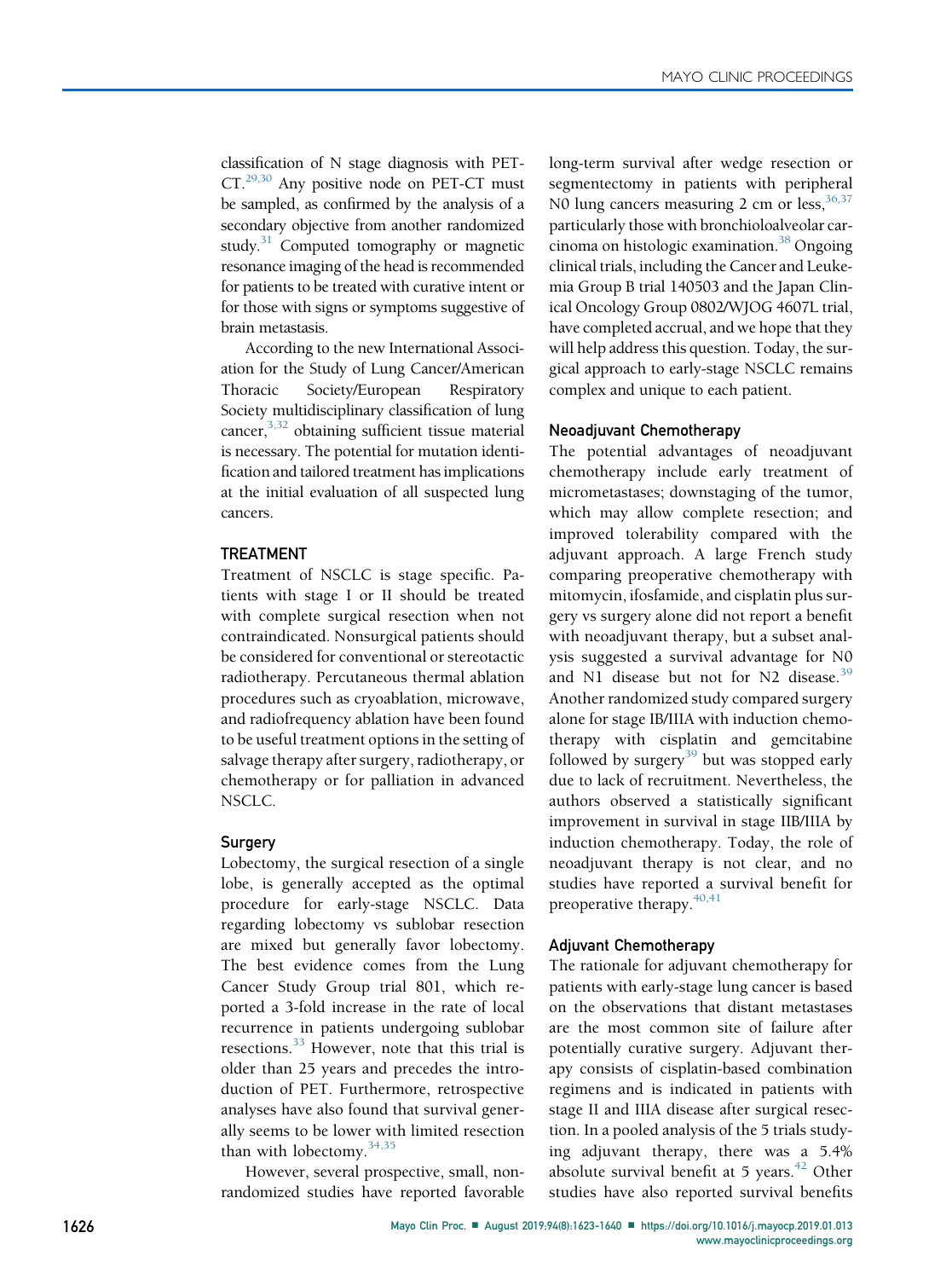for adjuvant therapy, especially for patients with large tumors  $(>4$  cm), for those with stage II disease, and after complete resection in patients with stage IIIA disease. $^{42}$  $^{42}$  $^{42}$ 

There is growing interest in the incorporation of molecularly targeted agents and immunotherapy in the treatment of earlystage NSCLC. However, this approach is not recommended outside of clinical trials. Several studies that include EGFR and anaplastic lymphoma kinase (ALK) inhibitors did not report significant improvement in progression-free survival (PFS) and overall survival  $(OS)$  after surgical resection.<sup>[43,44](#page-15-0)</sup>

# Immunotherapy Use in Unresectable Stage III NSCLC

Management of stage III NSCLC is accordingly complex and subject to much debate. For the past 10 years, concurrent chemoradiation therapy has been the preferred treatment for unresectable stage III NSCLC in an effort to treat both locoregional and distant micrometastatic disease. Unfortunately, the stage III NSCLC prognosis remains poor, with only 15% of patients being alive at 5 years.<sup>45</sup> The PACIFIC trial<sup>[46](#page-15-0)</sup> reported a PFS benefit in patients treated with durvalumab, a programmed cell death protein-ligand 1 (PD-L1) inhibitor, vs the placebo arm (16.8 vs 5.6 months; P<.001) and a higher response rate (RR)  $(28.4\% \text{ vs } 16\%; P < .001).$ 

In addition, an OS benefit was observed (hazard ratio [HR] of death, 0.68; 95% CI, 0.54-0.86). $^{47}$  $^{47}$  $^{47}$  The tolerability of durvalumab was similar to that in previous studies. These findings led to the Food and Drug Administration (FDA) approval of durvalumab for unresectable stage III NSCLC.

# OLIGOMETASTATIC DISEASE

Oligometastatic NSCLC implies limited metastatic lesions affecting 1 or 2 organ systems that can be treated with local therapy (surgery or radiation) in conjunction with the primary tumor. The treatment options depend on the organ systems affected. Solitary brain metastases are usually treated with surgical resection or stereotactic radiosurgery. In the case of adrenal lesions, these can be resected in patients responding to systemic therapy or

receiving local therapy for the primary tumor. In a US retrospective study with 37 cases, 5-year survival of 34% was reported with adrenalectomy in the case of a single secondary lesion.<sup>[48](#page-15-0)</sup> Many organ systems can be affected by metastatic NSCLC. In a systematic review that included patients with NSCLC receiving treatment for a solitary metastasis, 5-year survival was reported to be 50% for the entire cohort  $(62 \text{ patients})$ .<sup>49</sup> This therapeutic approach, although it can rarely be offered, should not be forgotten.

Recent data have strengthened the role of radiation in the treatment of oligometastatic NSCLC. Patients with fewer than 3 metastatic lesions and at least stable disease with systemic therapy had improved PFS and OS (41.2 and 17.0 months) with consolidative radiation to the metastatic sites compared with maintenance systemic therapy alone. $50,51$ 

## METASTATIC NSCLC

#### Chemotherapy for Advanced Disease

Patients who present with metastatic disease require systemic treatment [\(Table 1\)](#page-5-0). Before the era of immunotherapy, the standard treatment was a platinum doublet with either carboplatin or cisplatin with gemcitabine, vinorelbine, or taxanes (paclitaxel or docetaxel). Several studies have concluded that in patients with NSCLC these doublets have comparable efficacy, with differences in their toxicity profile. Pemetrexed, a multitargeted antifolate, was studied in combination with cisplatin and compared with cisplatin and gemcitabine in patients with all NSCLC. In a prespecified analysis for survival concerning histologic type (squamous vs nonsquamous), a significant survival difference in favor of cisplatin/pemetrexed occurred in patients with nonsquamous histologic type (median OS, 11.8 vs 10.4 months; HR, 0.81; 95% CI, 0.74-0.94). The pemetrexed combination was also found to be better tolerated and, therefore, became the standard of care in patients with nonsquamous histologic type. In all histologic types, treatment with a platinum doublet is limited to 4 to 6 cycles because several trials have suggested a lack of improvement in OS on continuing until progression. In patients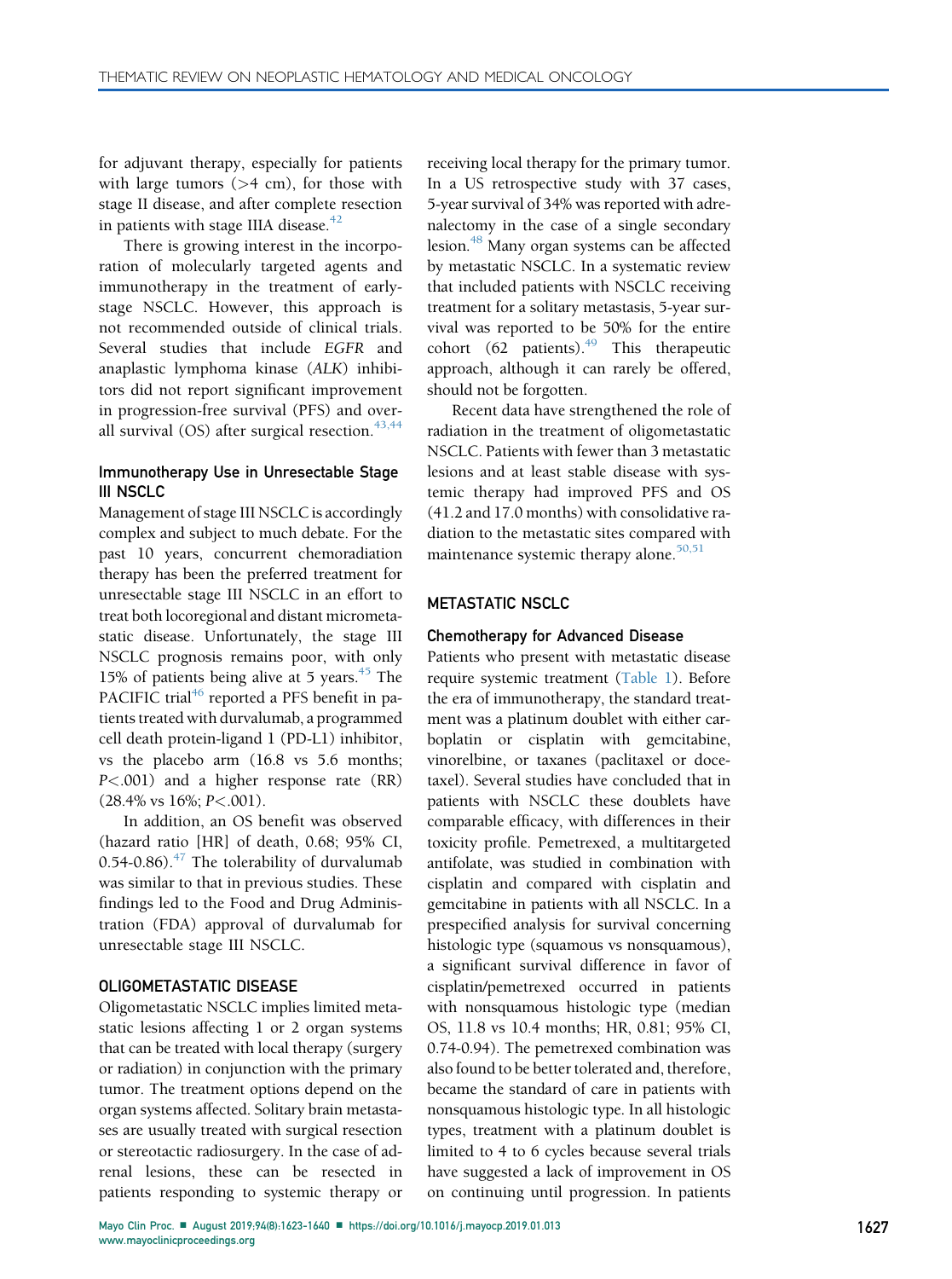<span id="page-5-0"></span>with nonsquamous histologic findings who have no evidence of progression after the initial 4 cycles of doublet chemotherapy, the continuation of pemetrexed alone has been associated with an improvement in survival compared with placebo.

The introduction of chemoimmunotherapy has significantly changed the treatment landscape of NSCLC and is discussed further in the Immunotherapy section.

# TARGETED THERAPY

# Epidermal Growth Factor Receptor Inhibitors

Epidermal growth factor receptor (EGFR) mutations are present in 15% of patients with NSCLC in the United States, with a higher frequency in Asian patients.<sup>[52,53](#page-15-0)</sup> These occur more frequently in women and nonsmokers. There are 2 main approaches to targeting EGFR: tyrosine kinase inhibitors (TKIs) and monoclonal antibodies.

The EGFR TKIs are composed of firstgeneration erlotinib and gefitinib, secondgeneration afatinib and dacomitinib, and third-generation osimertinib ([Table 2\)](#page-6-0).<sup>54-62</sup> The EGFR TKIs significantly prolonged PFS in patients with advanced NSCLC that contains an activating mutation in EGFR compared with platinum-based chemotherapy. However, these agents have had little or no effect on OS in large clinical trials, in part because these agents were studied in secondline therapy after disease progression on chemotherapy, and a high proportion of crossover was allowed in the studies. A metaanalysis by Lee et al $^{63,64}$  summarizes 13 phase 3 trials in which an EGFR TKI was compared with platinum-based chemotherapy; PFS was significant prolonged (HR, 0.43; 95% CI, 0.38-0.49), whereas no effect on OS was observed (HR, 1.01; 95% CI, 0.87-1.18). Lower rates of adverse effects and better symptom control were also reported in favor of the EGFR TKIs [\(Table 2](#page-6-0)).<sup>63,64</sup>

The landscape in the treatment of EGFRmutant NSCLC has changed dramatically in the past few years, with newer data reporting improved PFS outcomes with frontline osimertinib compared with gefitinib or erlotinib and moving osimertinib to frontline therapy. Osimertinib is now approved by the FDA for the first-line treatment of patients with metastatic

|                          |                                                                                                                                                            | TABLE 1. Summary of Systemic Therapy for Metastatic Non-Small Cell Lung Cancer<br>Squamous and<br>Squamous, PD-LI<br>Nonsquamous,<br>nonsquamous, |                                                                                                                            |                                                                                                                            |  |  |
|--------------------------|------------------------------------------------------------------------------------------------------------------------------------------------------------|---------------------------------------------------------------------------------------------------------------------------------------------------|----------------------------------------------------------------------------------------------------------------------------|----------------------------------------------------------------------------------------------------------------------------|--|--|
| Line of therapy          | Nonsquamous, driver<br>mutation (PS 0-3)                                                                                                                   | no driver (PS 0-2)                                                                                                                                | PD-LI $>50\%$ (PS 0-2)                                                                                                     | $<$ 50% (PS 0-2)                                                                                                           |  |  |
| First line               | $EGFR +$ : osimertinib<br>$ALK/ROSI +: alectinib$ ,<br>crizotinib<br>BRAF+: debrafenib/trametinib<br>NTRK+: larotrectinib<br>RET, MET, HER-2: specific TKI | Platinum/pemetrexed plus<br>pembrolizumab or platinum<br>doublet (carboplatin $+$<br>taxane), atezolizumab plus<br>bevacizumab                    | Pembrolizumab                                                                                                              | Platinum with paclitaxel or<br>nab-paclitaxel plus<br>pembrolizumab                                                        |  |  |
| Maintenance              | Continue TKI                                                                                                                                               | Pembrolizumab $+$<br>pemetrexed, atezolizumab<br>$\pm$ bevacizumab, erlotinib, or<br>none                                                         | Clinical trial if available,<br>otherwise continue<br>pembrolizumab until<br>progression or unacceptable<br>toxicity.      | Pembrolizumab                                                                                                              |  |  |
| Second and<br>third line | Second- or third-generation<br>TKI if not used in the<br>first-line setting (alectinib,<br>osimertinib)<br>Lorlatinib $(ALK+)$ followed by<br>chemotherapy | Clinical trial if available,<br>$d$ ocetaxel $\pm$ ramucirumab.<br>Single-agent: gemcitabine or<br>necitumumab                                    | Clinical trial if available,<br>$d$ ocetaxel $\pm$ ramucirumab.<br>Single-agent: gemcitabine,<br>erlotinib, or necitumumab | Clinical trial if available,<br>$d$ ocetaxel $\pm$ ramucirumab.<br>Single-agent: gemcitabine,<br>erlotinib, or necitumumab |  |  |

ALK = anaplastic lymphoma kinase, EGFR = epidermal growth factor receptor, HER-2 = human epidermal growth factor receptor 2, NTRK = neurotrophic receptor tyrosine  $k$ inase, PD-L1 = programmed cell death protein-ligand 1, PS = Performance Status, TKI = tyrosine kinase inhibitor.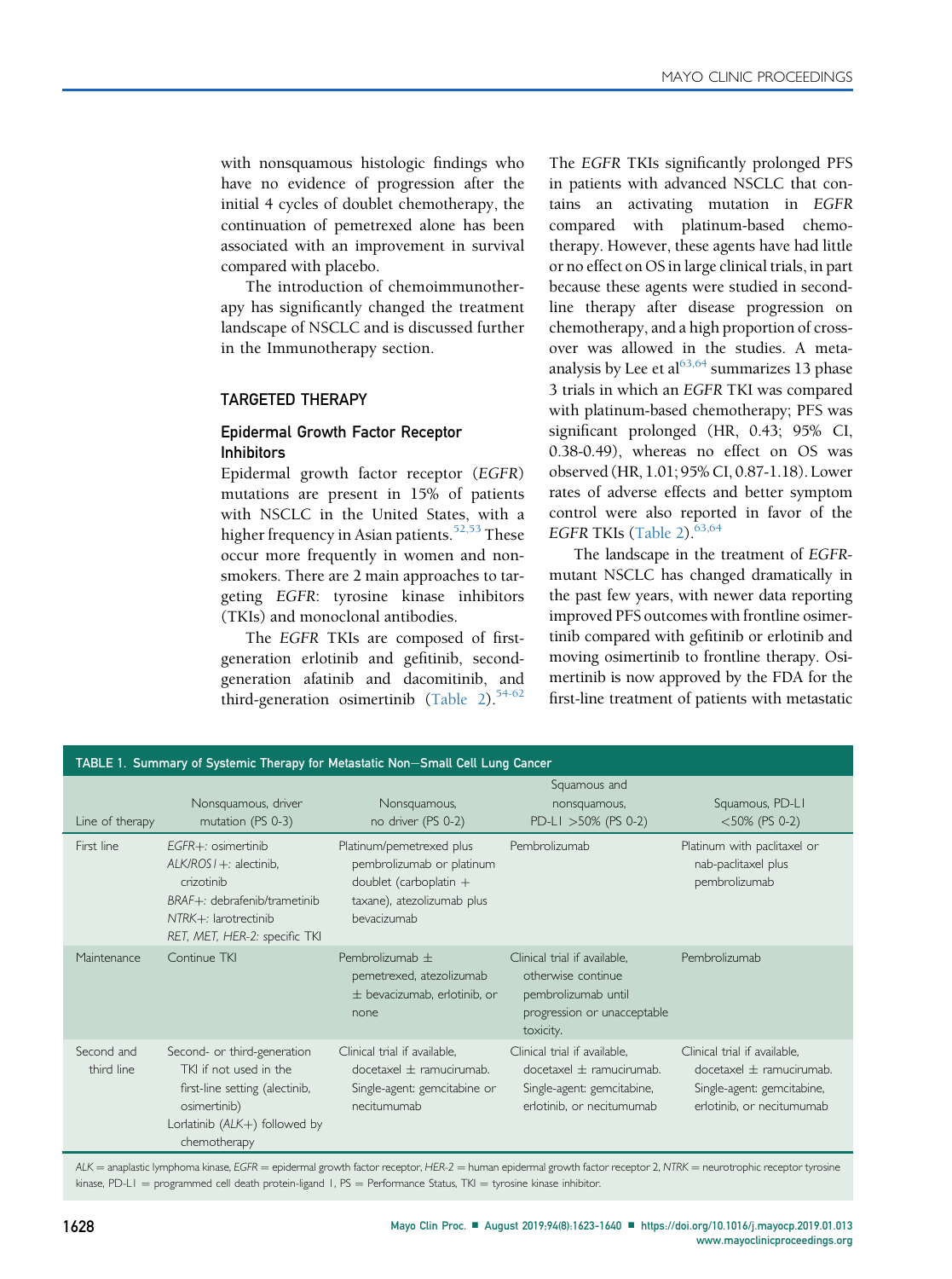<span id="page-6-0"></span>

| Trial                     | Drug (TKI)              | Line of therapy Dose (mg/d) |           | TABLE 2. Selected Phase 3 trials of EGFR Inhibitors for Non-Small Cell Lung Cancer<br>Population | <b>Treatment</b>                                                      | Primary outcome                                                                        | Toxicity                                                                                                |
|---------------------------|-------------------------|-----------------------------|-----------|--------------------------------------------------------------------------------------------------|-----------------------------------------------------------------------|----------------------------------------------------------------------------------------|---------------------------------------------------------------------------------------------------------|
| OPTIMAL <sup>54</sup>     | Erlotinib               | First-line<br>metastatic    | 150       | Stage IIIB/IV with EGFR<br>mutations in China                                                    | Erlotinib vs gemcitabine/<br>carboplatin                              | mo (gemcitabine/<br>carboplatin) (P<.001)                                              | PFS: 13.1 mo (erlotinib) vs 4.6 Increased ALT (4%), rash (2%),<br>diarrhea (1%), and<br>stomatitis (1%) |
| EURTAC <sup>55</sup>      | Erlotinib               | First-line<br>metastatic    | 150       | Stage IV EGFR mutation<br>positive in Europe                                                     | Erlotinib vs carboplatin/<br>docetaxel or carboplatin/<br>gemcitabine | PFS: 9.7 vs 5.2 mo (P<.001)                                                            | Rash (13%), fatigue (6%),<br>diarrhea (5%), and increased<br>ALT (2%)                                   |
| WJTOG3405 <sup>56</sup>   | Gefitinib               | First-line<br>metastatic    | 250       | Stage IIIB/IV EGFR mutations in Gefitinib vs cisplatin/docetaxel<br>Japan                        |                                                                       | PFS: 9.2 mo (gefitinib) vs 6.3<br>mo (cisplatin/docetaxel)<br>(P<.001)                 | Increased ALT (27%),<br>increased AST (16%), rash<br>(2.3%), and fatigue (2.3%)                         |
| NE 002 <sup>57</sup>      | Gefitinib               | First-line<br>metastatic    | 250       | Stage IIIB/IV with EGFR<br>mutations in Japan                                                    | Gefitinib vs carboplatin/<br>paclitaxel                               | PFS: 10.4 mo (gefitinib) vs 5.5<br>mo (carboplatin/paclitaxel)<br>(P<.001)             | Increased LFTs (26.3%),<br>anorexia (5.3%), rash (5.3%),<br>and fatigue (2.6%)                          |
| LUX-Lung $3^{58}$         | Afatinib                | First-line<br>metastatic    | 40        | Stage IV, EGFR mutation<br>positive                                                              | Afatinib vs cisplatin/<br>pemetrexed                                  | PFS: 13.6 vs 6.9 mo (P<.001)                                                           | Rash/acne (16.2%), diarrhea<br>(14.4%), paronychia (11.4%),<br>and stomatitis/mucositis<br>(8.7%)       |
| LUX-Lung $6^{59}$         | Afatinib                | First-line<br>metastatic    | 40        | Stage IV, EGFR mutation<br>positive                                                              | Afatinib vs cisplatin/<br>gemcitabine                                 | PFS: 11.0 vs 5.6 mo (P<.001)                                                           | Rash (14.2%), diarrhea (5.4%),<br>stomatitis/mucositis (5.4%),<br>and anorexia (1.3%)                   |
| AURA $3^{60}$             | Osimertinib Second-line | metastatic                  | 80        | T790M positive after<br>progression on other EFGR<br>TKI                                         | Osimertinib vs platinum-based<br>chemotherapy<br>(pemetrexed)         | PFS: 10.1 vs 4.4 mo (P<.001)<br>ORR: 71% vs 31%                                        | Diarrhea (1%), rash (1%),<br>anorexia (1%), and<br>fatigue (1%)                                         |
| FLAURA <sup>61</sup>      | Osimertinib             | First-line<br>metastatic    | 80        | Advanced NSCLC, EGFR<br>mutation positive                                                        | Osimertinib vs gefitinib or<br>erlotinib                              | PFS: 18.9 vs 10.2 mo (P<.001)<br>OS: HR, 0.63 (pending, only<br>25% of cases reported) | Anorexia (3%), diarrhea (2%),<br>prolonged QT interval on<br>ECG (2%), and<br>rash/acne (1%)            |
| ARCHER 1050 <sup>62</sup> | Dacomitinib             | NA.                         | <b>NA</b> | Advanced NSCLC, EGFR<br>mutation positive                                                        | Dacomitinib vs gefitinib                                              | PFS: 14.7 vs 9.2 mo<br>OS: 34 vs 27 mo                                                 | Dermatitis (14%), grade 3/4<br>diarrhea (9%)                                                            |

ALT = alanine aminotransaminase; AST = aspartate aminotransferase; ECG = electrocardiogram; EGFR = epidermal growth factor receptor; HR = hazard ratio; LFT = liver function test; NA = not available; NSCLC = non—small cell lung cancer; ORR = overall response rate,  $OS =$  overall survival; PFS = progression-free survival; TKI = tyrosine kinase inhibitor.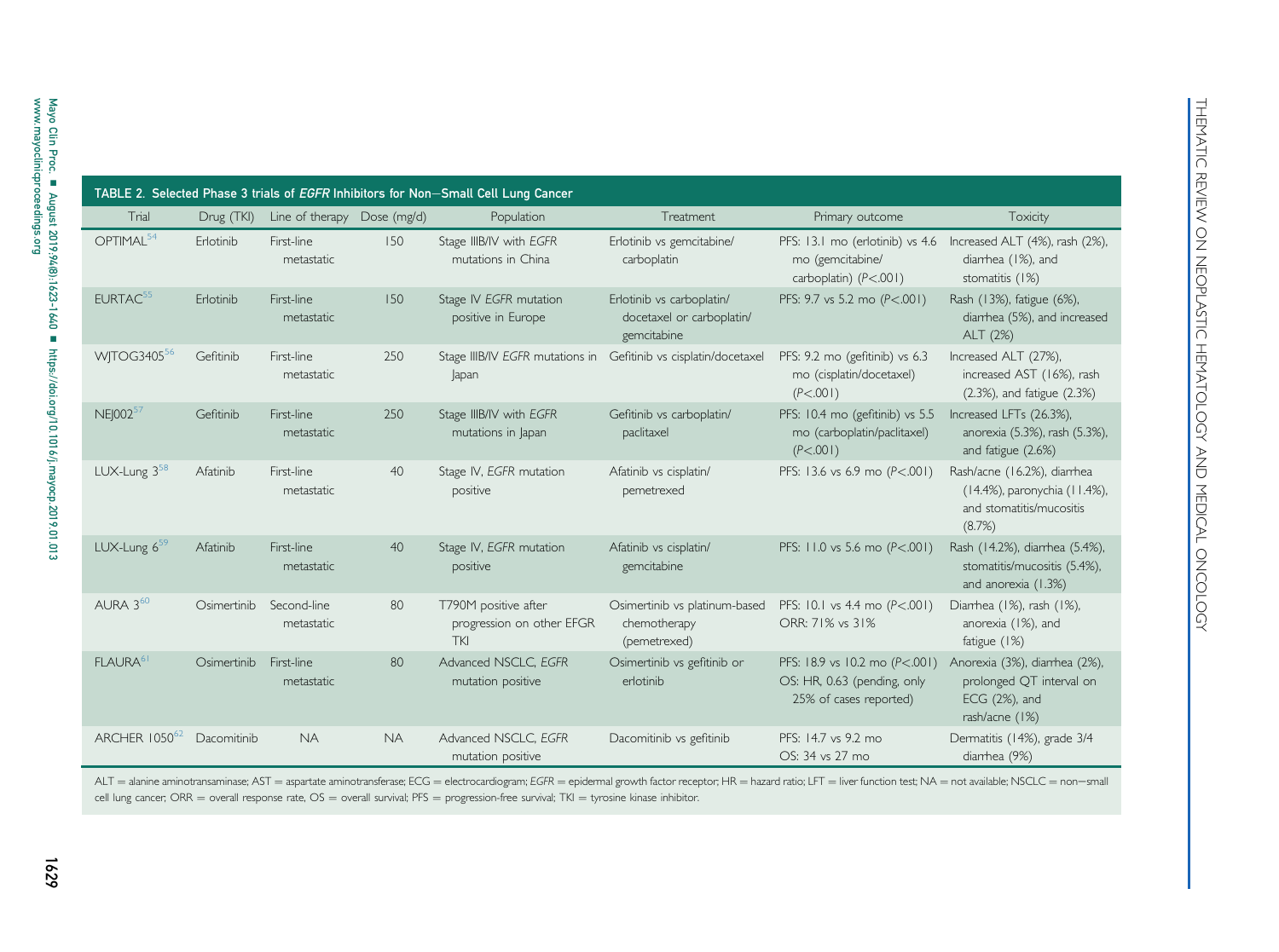NSCLC whose tumors have EGFR exon 19 deletions or exon 21 L858R mutations. In the interim analysis of the phase 3 FLAURA trial,  $61$ where patients with EGFR-mutated advanced NSCLC were randomly assigned to receive osimertinib vs first-generation EGFR TKIs. Osimertinib demonstrated improvement in PFS (18.9 vs 10.2 months) and a longer duration of response (17.2 vs 8.5 months) compared with first-generation TKIs. The PFS benefit was consistent across all subgroups, including patients with or without brain metastases, suggesting greater intracranial efficacy. However, OS results are immature, with only 25% of events collected.

Also, dacomitinib has been approved in the United States for the frontline treatment of EGFR-mutated advanced NSCLC. In a multinational phase 3 trial, dacomitinib demonstrated improved PFS compared with gefitinib (14.7 vs 9.2 months) as well as improved OS (34 vs 27 months). $62,65$  However, grade 3 to 4 dermatitis was more frequent with dacomitinib (14% vs 0%), as was grade 3 to 4 diarrhea (9% vs 1%).

#### Resistance to EGFR TKIs

Despite the high RRs achieved with EGFR TKIs, the disease progresses in most patients after 6 to 12 months of treatment and develops "resistance" to the original agent. Although all the mechanisms of resistance are not fully understood, a secondary exon 20 T790M missense mutation develops in 40% to 60% of patients, for which treatment is switched to osimertinib. Osimertinib targets the T790M mutation and the primary activating EGFR mutations. The initial phase 2 trial of osimertinib after progression on EGFR TKIs reported an RR of 61% and me-dian PFS of 10 months [\(Table 2](#page-6-0)). $66$ 

In addition, cases of secondary resistance seem to be caused by amplification of the MET oncogene in 5% to 20% of patients dur-ing treatment with erlotinib or gefitinib<sup>[67,68](#page-16-0)</sup> and potentially as high as 30% in patients with acquired resistance to osimertinib.<sup>[69](#page-16-0)</sup> Mutations in PIK3CA and human epidermal growth factor receptor 2 (HER-2) amplifications among other bypass tracts have also been implicated as resistance mechanisms.

In a small group of patients, transformation to SCLC has also been reported as a mecha-nism of resistance to EGFR TKIs.<sup>[70,71](#page-16-0)</sup> These patients are usually switched to SCLC firstline treatment with platinum-based regimens.

For patients who do not have a T790M mutation or who progress on osimertinib, systemic chemotherapy is the current standard of care when no clinical trials are available.

# Anti-EGFR Monoclonal Antibodies

The effects of these agents do not seem to be associated with the presence of activating EGFR mutations. Two phase 3 clinical trials incorporating anti-EGFR monoclonal antibodies have been conducted, with both reporting modest improvement in OS for cetuximab (HR, 0.87; P<.04) or necitumumab (HR, 0.84; P<.01) when added to systemic cytotoxic therapy. $72,73$ 

# ALK and ROS1 Translocations

Approximately 5% of patients with NSCLC have tumors containing a translocation in the ALK gene, and 1% to 2% of patients have ROS1 translocations.<sup>74</sup> Crizotinib, a TKI, was initially developed as a c-MET inhibitor and later found to have activity in patients with ALK and ROS1 translocations. The efficacy of crizotinib was first seen in an expanded cohort of a multicenter phase 1 study<sup>[74](#page-16-0)</sup> reporting a radiographic response of 57% and stable disease in 33% of patients. The PROFILE 10007 phase 3 trial confirmed that crizotinib had a higher RR and better PFS compared with investigators' choice of docetaxel or pemetrexed for patients with ALK-positive tumors who progressed on first-line chemotherapy (overall RR [ORR], 65% vs 20%; median PFS, 7.7 vs 3 months;  $P < .001$ ).<sup>[75](#page-16-0)</sup>

Ceritinib, a second-generation ALK TKI, has shown improved efficacy over combination chemotherapy in the first-line setting in the ASCEND-4 trial, with an improvement of PFS in the ceritinib arm of 16.6 months vs 8.1 months in the chemotherapy arm (HR, 0.55; 95% CI, 0.42-0.73; P<.001) and a longer duration of response  $(23.9 \text{ vs } 11.1 \text{ months})$ .<sup>[76](#page-16-0)</sup>

Alectinib, a second-generation ALK TKI, is now FDA approved for first-line treatment of ALK-positive NSCLC and those who have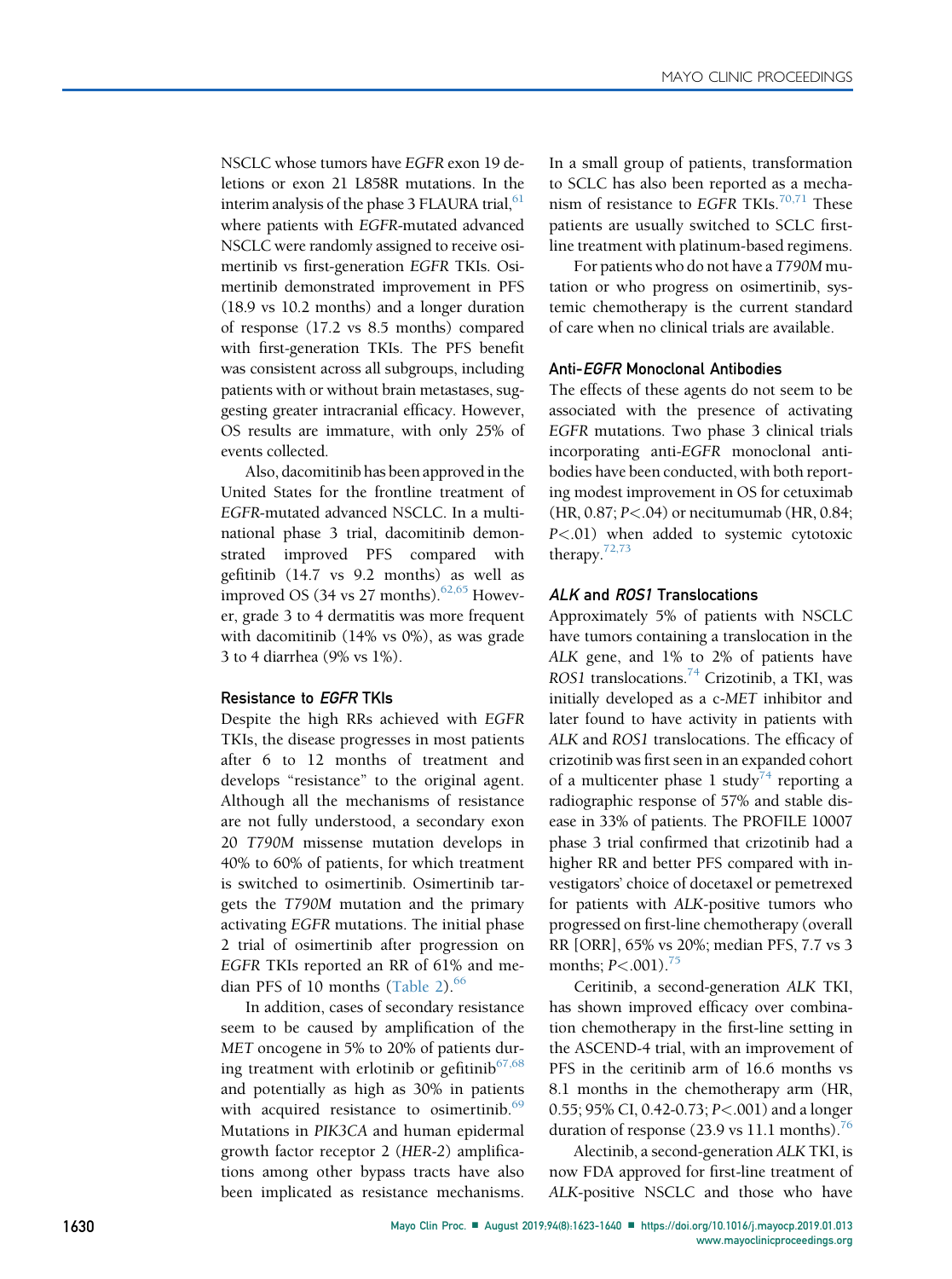progressed on crizotinib. In the J-ALEX trial, alectinib had superior efficacy compared with crizotinib; at a planned interim analysis, an improved PFS was observed with alectinib (not reached vs 10.2 months in the crizotinib arm; HR, 0.34; 95% CI, 0.17-0.70; P<.001).<sup>77</sup> In the ALEX trial, a global study, alectinib showed similar results compared with crizotinib, with median PFS of 34.8 months vs 10.9 months for those receiving crizotinib.<sup>[78,79](#page-16-0)</sup> However, preliminary OS data showed an HR of death of 0.76 (95% CI, 0.50-1.15). A secondary benefit from the use of alectinib was the time to central nervous system progression (a common feature in ALK-positive NSCLC); in the overall population, this was improved with alectinib (HR, 0.16; 95% CI, 0.10-0.28). In both clinical trials, alectinib was better tolerated compared with crizotinib.

Based on the available data, alectinib is the preferred agent for first-line therapy in ALK-positive NSCLC.

Lorlatinib is a new-generation ALK inhibitor with activity against all the known ALK inhibitor resistance mutations, and it is our preferred agent in the setting of resis-tance to alectinib.<sup>[80,81](#page-16-0)</sup> Lorlatinib was granted FDA approval for ALK-positive NSCLC with progression on crizotinib and at least 1 other ALK inhibitor, as well as for those who have progressed on either alectinib or ceritinib as frontline therapy. The FDA approval was based on a phase 2 study that included a subgroup of 198 patients with ALK-positive metastatic NSCLC previously treated with 1 or more ALK inhibitors. The ORR with lorlatinib in these patients was  $47\%$ .<sup>[82](#page-16-0)</sup>

In the case of patients with ROS1-positive NSCLC, crizotinib has become the preferred initial therapy based on the results from an expansion cohort of the crizotinib phase 1 study, where 50 patients with ROS1-NSCLC were enrolled. The ORR was 72%, with 3 complete responses and 33 partial responses and median PFS of 19.2 months. The safety profile of crizotinib was similar to that seen in patients with ALK-rearranged NSCLC.<sup>[83](#page-16-0)</sup>

Other second-generation agents are being studied, including ceritinib and cabozantinib in patients with progression on first-line crizotinib.[84,85](#page-16-0)

# Vascular Endothelial Growth Factor Receptor Inhibitors

Bevacizumab, a monoclonal antibody against vascular endothelial growth factor receptor A, was approved for the treatment of nonsquamous cell carcinoma combined with chemotherapy. Based on the results of the Eastern Cooperative Oncology Group (ECOG) 4599 phase 3 trial, $86$  the bevacizumab arm showed improved median survival of 12.3 months vs 10.3 months in the chemotherapy alone arm (HR, 0.79; P<.003). Due to bleeding adverse effects reported in the phase 2 trial, this trial was restricted to patients with nonsquamous cell lung cancer. Despite these restrictions, significant bleeding was reported in the bevacizumab arm (4.4% vs 0.9%; P<.001). Benefits and risks about the use of bevacizumab should be delineated to patients with advanced NSCLC due to the associated risk of bleeding and thromboembolic events.

Other agents targeting vascular endothelial growth factor include ramucirumab and aflibercept. Ramucirumab plus docetaxel showed improved OS vs docetaxel alone (10.5 vs 9.7 months). Improved PFS was also reported (4.5 vs 3.0 months), with an overall incidence of grade 3 or 4 toxicity of 79% vs  $72\%$  in the combination arm.<sup>[87](#page-16-0)</sup>

### Other Targetable Alterations

BRAF mutations have been identified in 2% of patients with NSCLC, half of whom have a BRAF V600 mutation.<sup>[88](#page-16-0)</sup> Vemurafenib, an oral small-molecule TKI, was studied in a small phase 2 trial; responses were seen in 42% of the patients, with median PFS of 7.3 months.<sup>[89](#page-16-0)</sup> In patients with BRAF V600E mutations that progressed on chemotherapy, the combination of dabrafenib plus trametinib is now FDA approved, based on the results of the phase 2 trial of dabrafenib plus trametinib, which reported RR of 63.2% and median PFS of 9.7 months.<sup>[90](#page-16-0)</sup>

Fusions involving 1 of 3 tropomyosin receptor kinases are  $\frac{1}{6}$  prevalent in NSCLC.<sup>91</sup> The oral tropomyosin receptor kinase inhibitor larotrectinib is FDA approved for advanced tumors that harbor a neurotrophic receptor tyrosine kinase (NTRK) gene fusion, lack a known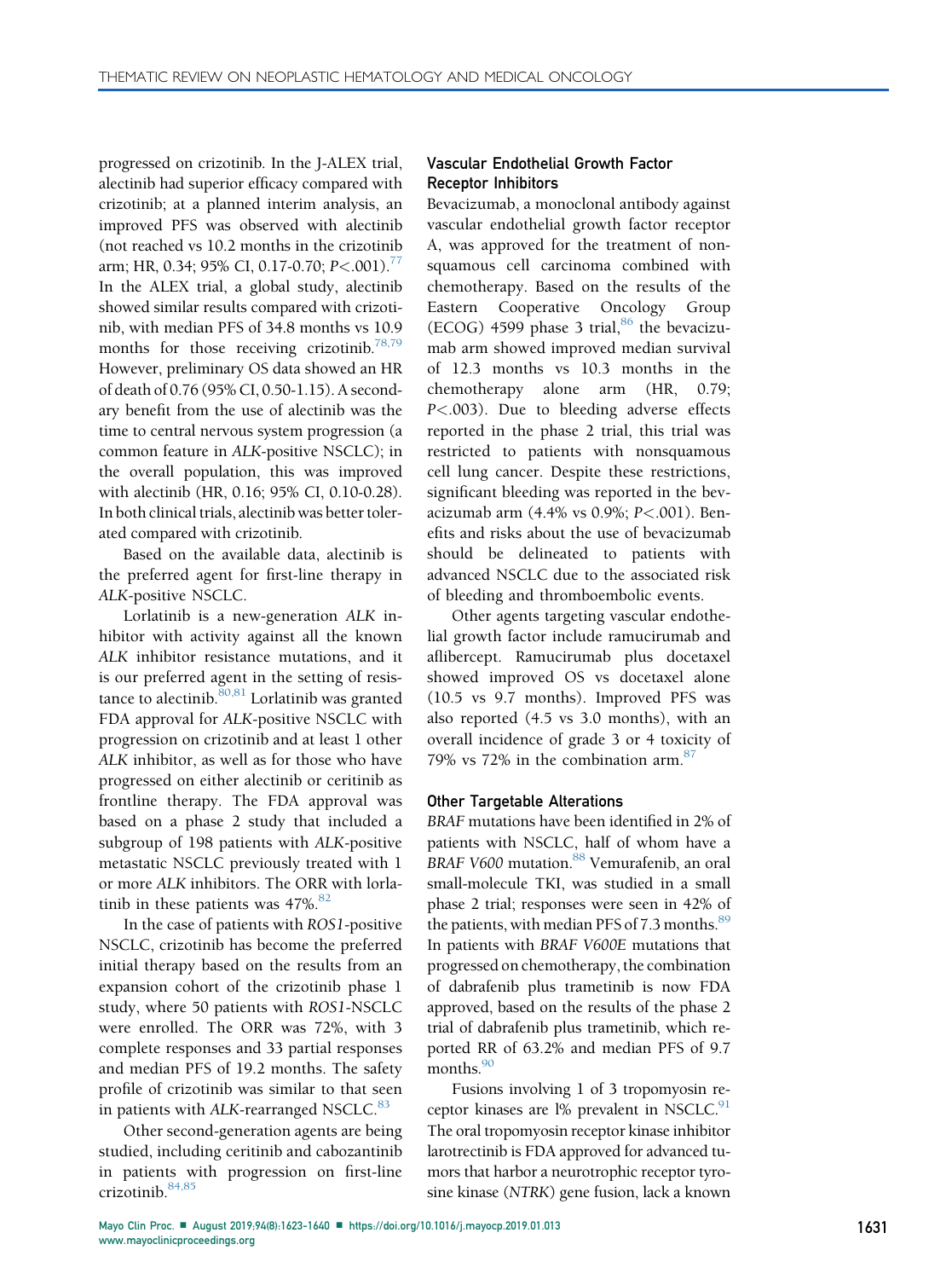acquired resistance mutation, and have no satisfactory alternative treatments available. $^{92}$ In the case of NTRK-positive NSCLC, we suggest larotrectinib after progression on previous chemotherapy or immunotherapy.

KRAS mutations are observed in 20% to 25% of NSCLC.<sup>[93](#page-16-0)</sup> Numerous agents are under investigation, but some studies have not found any survival or therapeutic benefit.<sup>[94](#page-16-0)</sup> Similar outcomes were seen with addition of the MAPK/ERK kinase inhibitor selumetinib to docetaxel.<sup>[95](#page-16-0)</sup>

Other possible molecular targets include HER-2 mutations, MET abnormalities, and RET translocations.

# IMMUNOTHERAPY

Immunotherapy has dramatically changed the landscape of treatment of NSCLC. Because of the rapidly changing landscape, this review is directed to the practicing oncologist, and it focuses on recent clinical developments that have led to the approval of immune checkpoint inhibitors (ICIs) for the treatment of NSCLC. As a premise, an essential role of the immune system is to recognize and destroy neoplastic cells before they become clinically meaningful. $96$  To limit damage to healthy cells, this process is highly regulated by an equilibrium of activating and inhibitory path-ways.<sup>[97](#page-16-0)</sup> By altering this equilibrium, malignancies can escape immune surveillance and thrive. One of these pathways is the programmed cell death protein 1 (PD-1)/ /PD-L1 axis. The PD-1 is a transmembrane receptor that is expressed in a variety of tissues. $9$ Its ligand, PD-L1, is expressed in T cells. $99$ and this interaction leads to the inactivation of T cells. Malignancies can overexpress PD-L1 as a mechanism of defense against the host's immune system. This interaction can be blocked with antibodies directed against PD-1 or its ligand. This strategy has been proved to be an effective therapeutic option for many malignancies, including NSCLC.<sup>98</sup> One of the most attractive features of these types of treatment is that a subset of patients seems to have long-lasting benefits, with a subgroup of patients being alive 5 years after diagnosis, something that was unthinkable a decade ago. $100$ 

# IMMUNOTHERAPY AS FIRST-LINE TREATMENT

## Immunotherapy Monotherapy

A phase 3 clinical study, KEYNOTE-024, randomized 305 patients with NSCLC who had PD-L1 expression of more than 50% of cells (30% of screened samples) to receive the investigator's choice of chemotherapy or pembroli-zumab.<sup>[101](#page-16-0)</sup> Treatment with pembrolizumab increased the RR (45% vs 28%), PFS (10.3 vs 6 months; HR, 0.50; 95% CI, 0.37-0.68; P<.001), and OS (30 vs 14.2 months), establishing pembrolizumab as the standard of care for this subset of patients.<sup>101</sup> In contrast, nivolumab was studied in a phase 3 trial, CheckMate 026, in patients with all the histologic findings of NSCLC.<sup>102</sup> Here, patients were eligible if their tumors had more than 1% expression of PD-L1 and were randomized to receive nivolumab alone vs the investigator's choice of platinum doublet chemotherapy. In the primary efficacy analysis (423 patients with >5% PD-L1 expression) there was no advantage of treatment with nivolumab in RR (26% vs 33%), PFS (4.2 vs 5.9 months; HR, 1.15; 95% CI, 0.91-1.45;  $P = .25$ ), or OS (14.4 vs 13.2 months; HR, 1.02; 95% CI, 0.80-1.30). In an exploratory analysis, the subset of patients with more than 50% expression of PD-L1 had similar results (HR for disease progression, 1.07; 95% CI, 0.77-1.49; and HR for death, 0.90; 95% CI, 0.63-1.29).

It is unknown, and an area of active investigation, why there are discrepant results between nivolumab and pembrolizumab. Possible explanations include differences in trial design (including crossover to the experimental arm), biomarker requirements (KEYNOTE-024 allowed only patients with >50% PD-L1 expression), or heterogeneity between the different compounds.

#### Combination Chemoimmunotherapy

The combination of a platinum doublet and pembrolizumab has proved to improve the efficacy of treatment compared with chemotherapy alone for patients with metastatic NSCLC with both nonsquamous and squamous histologic findings, irrespective of PD-L1 expression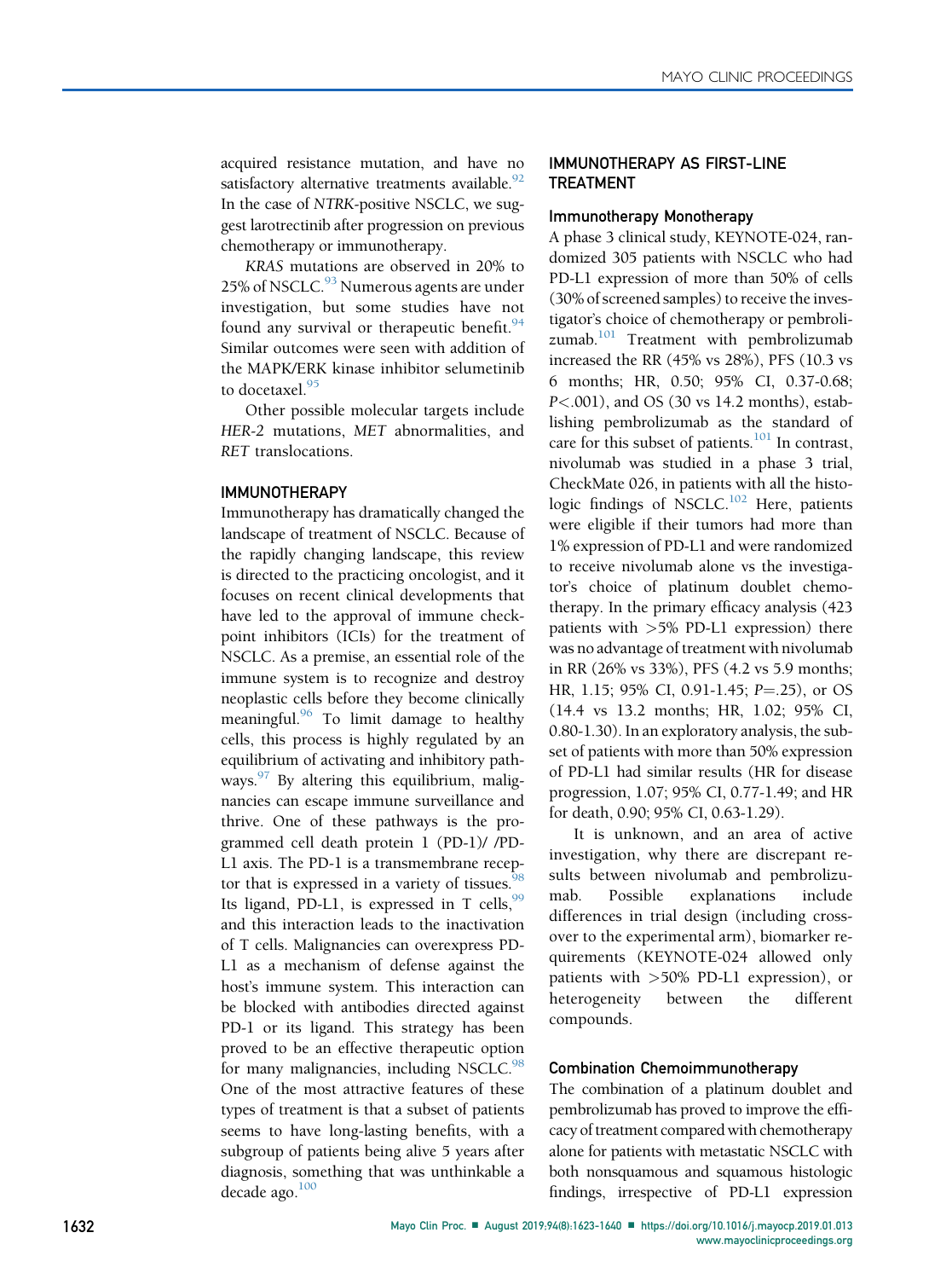[\(Table 1\)](#page-5-0). $103-105$  Patients treated with chemoimmunotherapy had improved OS, PFS, and ORR, making these regimens the current standard of care. Despite some initial concerns of an increase in adverse events (AEs), phase 2 studies established that the addition of pembrolizumab was not associated with an increase in the rate of grade 3 or 4 AEs compared with chemotherapy alone. $104$  However, patients treated with pembrolizumab had a higher percentage of treatment discontinuation compared with patients treated with chemotherapy alone (13.8% vs 7.9% in nonsquamous histologic type and 12.2% vs 6.4% in squamous histologic type). As was seen with single-agent pembrolizumab, immune-mediated AEs occurred in 22.7% and 28.8% of patients with nonsquamous and squamous NSCLC, respectively; most were manageable. Note that in these studies, as well as those with pembrolizumab alone, eligibility was restricted to patients with an ECOG Performance Status (PS) of 0 or 1; therefore, caution extrapolating these results to patients who have an ECOG PS of 2 or greater, which constitutes a significant number of patients with NSCLC, is strongly advised.

The benefit of using pembrolizumab and chemotherapy was seen across subgroups of PD-L1 expression but were more impressive in patients who were high expressors of PD- $L1.^{103}$  $L1.^{103}$  $L1.^{103}$  As stated previously herein, these subgroups of patients also respond better to pembrolizumab alone compared with chemotherapy, and it is currently unknown whether instituting triple therapy in these patients would be associated with an improved benefit over pembrolizumab alone, which is likely to be better tolerated.

Regarding PD-L1 antibodies, atezolizumab was studied in a phase 3 trial in which 1202 patients with nonsquamous NSCLC were randomized to the control arm of carboplatin, paclitaxel, and bevacizumab or carboplatin, paclitaxel, and atezolizumab or the same chemoimmunotherapy plus bevacizumab. The study used a hierarchical analysis, and the initial report compared the chemoimmunotherapy plus bevacizumab arm with the control arm of chemotherapy plus bevacizumab.<sup>106</sup> The results were similar to the above chemoimmunotherapy trials in that it

improved OS, PFS, and ORR compared with chemotherapy alone, with no safety signals encountered. Interestingly, this study enrolled a subset of patients with EGFR and ALK abnormalities into a subgroup analysis; these patients seem to have a similar benefit compared with patients with wild-type EGFR and ALK NSCLC, although the small number of post hoc analyses makes it hard to draw a conclusive answer, and prospective trials in this population are needed. Atezolizumab is now FDA approved in the first-line setting in combination with carboplatin, paclitaxel, and bevacizumab for patients with metastatic nonsquamous NSCLC with no EGFR or ALK genomic tumor aberrations.

## Combination Immunotherapy

Cytotoxic T-lymphocyte-associated protein 4 (CTLA-4) is another ICI that is expressed in T cells; when activated, it sends an inhibitory signal that modulates effector T-cell activation, proliferation, and function.<sup>107</sup> The combination of an anti-PD-1 antibody and a CTLA-4 inhibitor improves antitumor immunity in patients with malignant melanoma and is currently being studied in patients with lung cancer.

The phase 1 CheckMate 012 trial enrolled 78 patients with chemotherapynaive NSCLC with different schedules and doses of nivolumab and the anti-CTLA-4 antibody ipilimumab. $108$  The activity of this regimen varied across subgroups of patients categorized based on their PD-L1 expression. In patients with less than 1% PD-L1, the ORR was 21%, 57% in patients with at least 1% PD-L1, and 92% in patients with at least 50% PD-L1.<sup>[108](#page-17-0)</sup>

Improvements in PFS favored the combination over nivolumab alone: 8 vs 3.6 months with less than 1% PD-L1 and 12.7 vs 3.5 months with at least 1% PD-L1; for patients with at least 50% PD-L1, the median had not been reached compared with 8.3 months with monotherapy alone. The combination therapy showed a higher incidence of grade 3/4 AEs, 19% with nivolumab monotherapy, 42% with the combination therapy, and 31% with the more-frequent combination therapy. CheckMate 227 trial is a phase 3 study that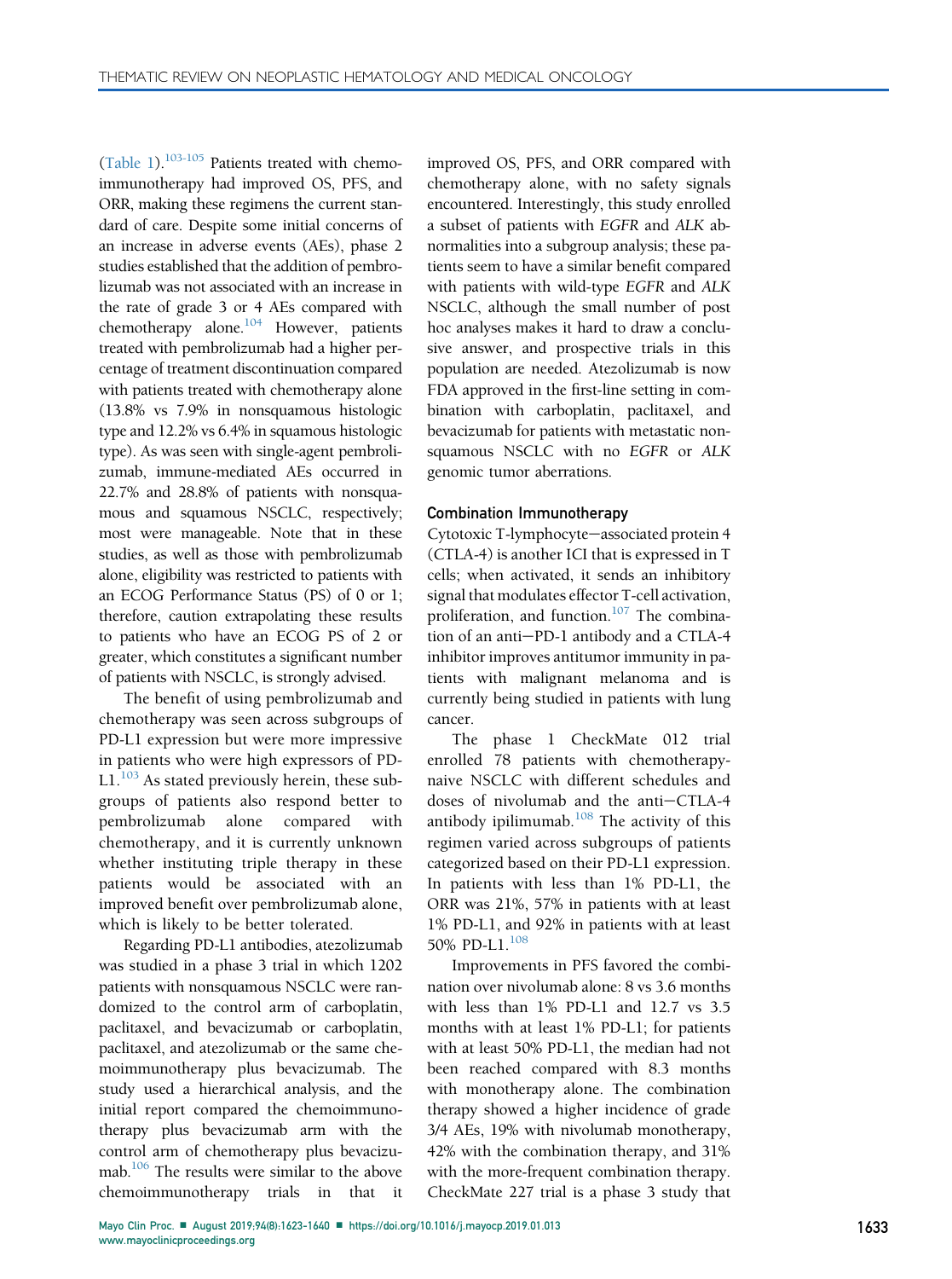randomized 1189 patients with chemotherapy-naive NSCLC with more than 1% of PD-L1 expression to receive nivolumab alone vs nivolumab at a dose of 3 mg/kg every 2 weeks and ipilimumab at 1 mg/kg every 6 weeks vs the control arm of platinum doublet chemotherapy.<sup>[109](#page-17-0)</sup> A second cohort of 550 patients with PD-L1 expression of less than 1% was randomized to similar arms except that there was no nivolumab alone arm; instead, this subgroup was replaced by a platinum doublet and nivolumab. The results of this trial are difficult to interpret because the study was amended early on to use tumor mutation burden (TMB) as a primary end point, as this seemed to be an important predictive factor independent of PD-L1 staining. Analysis of TMB was limited to 139 patients in the combination immunotherapy arm and 160 in the standard chemotherapy arm. A high TMB was defined as 10 or more mutations per megabases and was present in 86 patients (29%) with PD-L1 expression of less than 1%. Patients with a high TMB had improved PFS (median, 7.2 vs 5.5 months; HR, 0.58; 95% CI, 0.41-0.81; P<.001). Adverse events were reported in all patients who received treatment; the combination immunotherapy had more AEs than treatment with nivolumab alone, with 31.2% of patients having grade 3/4 AEs. Seven patients (1.2%) treated with nivolumab plus ipilimumab died secondary to treatment, with 3 of these being secondary to pneumonitis. Further studies are needed before TMB can be used for clinical decision making.

In a similar strategy, the PD-L1 inhibitor durvalumab was used in combination with a CTLA-4 inhibitor, tremelimumab, in a phase 1 study using different doses and schedules. The combination showed increased toxicity compared with either agent alone, with an incidence of grade 3 or 4 AEs of 46% and high rates of pneumonitis. Although most cases of toxicities were manageable, there were 3 treatment-related deaths.<sup>[110](#page-17-0)</sup> Early reports from the phase 3 study (ARCTIC trial) revealed no statistically significant OS or PFS benefit in patients with low PD-L1 expression receiving durvalumab and tremelimumab, although final results from this study are pending.<sup>111,112</sup>

# Immunotherapy for Progressive Disease After Chemotherapy

In NSCLC, these therapeutic tools were first tested in patients who had progressed through platinum-based chemotherapy, and the comparator arm was docetaxel, the standard therapy at the time. With slight differences in trial design, the anti-PD-1 antibodies nivolu-mab<sup>[113,114](#page-17-0)</sup> and pembrolizumab,<sup>115</sup> as well as the anti-PD-L1 antibody atezolizumab,  $116$ demonstrated superior OS rates and have now become the standard of care in the second-line setting for patients who are immunotherapy naive. Remarkably, PFS across these 3 studies was not different than that in the docetaxel arm. One potential explanation could be that the traditional way of measuring responsive disease by the response evaluation criteria in solid tumors (RECIST) does not apply well to immunotherapy. $117$  This was evident in a study of 160 patients who received nivolumab or pembrolizumab; patients were assessed by serial CT as part of their clinical care.<sup>118</sup> Although pseudoprogression, a phenomenon by which the tumor appears larger during the initial reevaluation scan before regressing, was rare (0.6%), 16% of patients  $(n=26)$  experienced tumor growth fluctuations that would qualify them as having progressive disease by the RECIST criteria at some point during their treatment and yet had benefited from ongoing therapy.

The AE profile of PD-1/PD-L1 ICIs differs drastically from that of chemotherapy, but, in general, PD-1/PD-L1 ICIs are better tolerated. The incidence rates of grade 3 to 5 AEs were 35% to 55% with docetaxel compared with 7% to 15% with  $ICIs.<sup>119</sup>$  $ICIs.<sup>119</sup>$  $ICIs.<sup>119</sup>$ The most common AEs are grade 1 to 2 fatigue and anorexia, which are present in 14% to 24% of patients. $120$  Severe toxicities, such as pneumonitis or colitis, are infrequent and can be managed in most cases by the discontinuation of therapy and prompt initiation of corticosteroids or other anti-immunotherapy when corticosteroids are not effective.<sup>[121](#page-17-0)</sup>

By interfering exclusively with the PD-L1 receptor, the PD-L1 inhibitors leave the PD-1/ PD-L2 pathway intact, which theoretically could be more specific for tumor immunology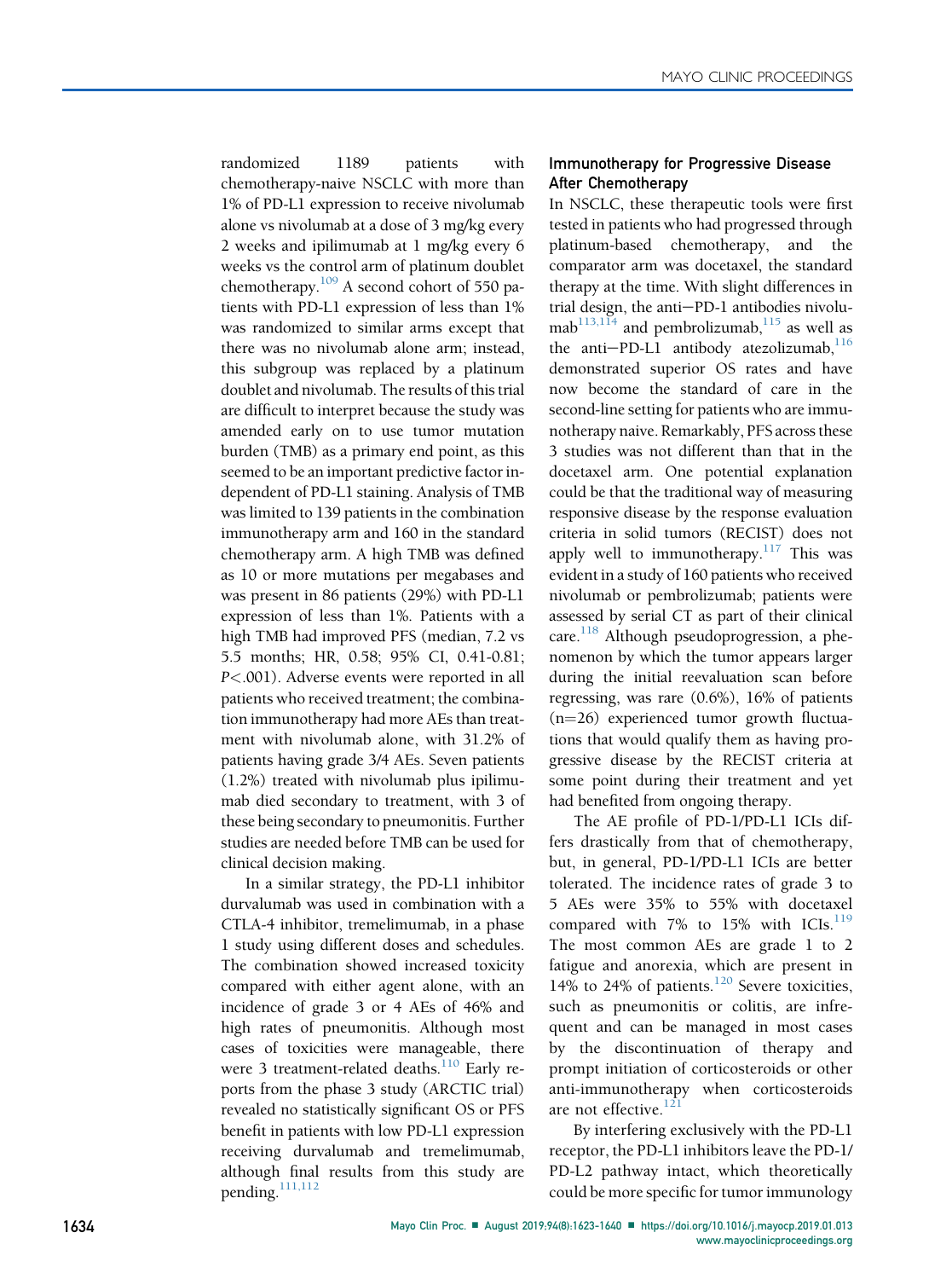with decreased immune-mediated toxicities. At the moment, we lack head-to-head comparisons, but differences have been observed in the first-line setting, where nivolumab was not associated with significantly longer PFS than was chemotherapy.<sup>[102](#page-16-0)</sup>

## Biomarkers of Activity

Immunotherapy is an essential tool in the armamentarium against NSCLC; however, in reality, most patients do not benefit from this type of treatment. Expression of PD-L1 in malignant cells has been studied as a potential biomarker; PD-L1 expression by immunohistochemical analysis correlates with benefit from ICIs. $^{122}$  $^{122}$  $^{122}$  However, important drawbacks exist that limit its discriminatory potential, $123$  including the lack of consensus as to the level of PD-L1 expression that constitutes positive vs negative results (ranging from 1%-50% expression) and the fact that there is significant intratumor heterogeneity for PD-L1 expression, and a biopsy may not be representative of the entire tumor mass. $124$  Also, diagnostic PD-L1 immunohistochemistry assays vary, with each pharmaceutical company using its own test, potentially leading to discordant results. Other biomarkers, such as gene expression signatures, TMB, and T-cell receptor sequencing, are currently being evalu-ated as potential markers of response.<sup>[125](#page-17-0)</sup>

For most patients who respond to ICIs, this is unfortunately transitory. The mechanisms of resistance are currently poorly understood and an area of active investigation. A minority of patients achieve a durable response that might lead to longterm survival. $126$  Identifying the characteristics of these patients is also of paramount importance because it challenges a very important dogma in this field wherein patients with metastatic disease are currently treated with palliative intent with the goal of improving the quality and length of life. If long-term survival is a possibility, patients and providers might be willing to endure more toxic therapy to achieve this goal.

## Patients With Genetic Driver Abnormalities

Whether immunotherapy is active in patients with NSCLC who have an activating genetic abnormality such as EGFR mutation or ALK translocation is a matter of debate. In a meta-analysis of patients with EGFR mutations enrolled in the CheckMate 057, KEYNOTE-010, and POPLAR studies, in which nivolumab, pembrolizumab, and atezolizumab, respectively, were compared with docetaxel, 186 patients with an EGFR mutation did not seem to benefit from immunotherapy (HR, 1.05; 95% CI, 0.70- 1.55;  $P = .81$ ). This is in stark contrast to the 1362 EGFR wild-type patients (HR, 0.66; 95% CI, 0.58-0.76; P<.001).<sup>[127](#page-17-0)</sup> Patients with genetic drivers such as EGFR mutations have a significantly lower TMB compared with wild-type patients.<sup>[128](#page-17-0)</sup> It has been hypothesized that an increase in TMB leads to an increased number of mutated proteins, or neoantigens, on the surface of tumor cells capable of eliciting an immune response.<sup>[129](#page-17-0)</sup> The low TMB might explain the apparent lack of efficacy for this subset of patients. In our clinical practice, we reserve the use of immunotherapy for patients with genetic driver abnormalities only after they have exhausted the available targeted therapies and possibly cytotoxic therapy, including platinum doublets.

# Brain Metastasis

At diagnosis, 10% of patients have metastatic brain disease, and 30% of patients develop this during their illness. Patients with untreated and asymptomatic brain metastasis are typically excluded from clinical trials but are frequently encountered in clinical practice.<sup>[130](#page-17-0)</sup> In a phase 2 study, 36 patients with new or progressive brain metastasis (5-20 mm in diameter and not requiring corticosteroid treatment) received treatment with pembrolizumab (monotherapy). Half of the patients had NSCLC, and the other half had melanoma. All the patients with NSCLC had to have greater than 1% PD-L1 staining.<sup>[131](#page-17-0)</sup> Brain metastasis response was observed in 6 of 18 patients with NSCLC.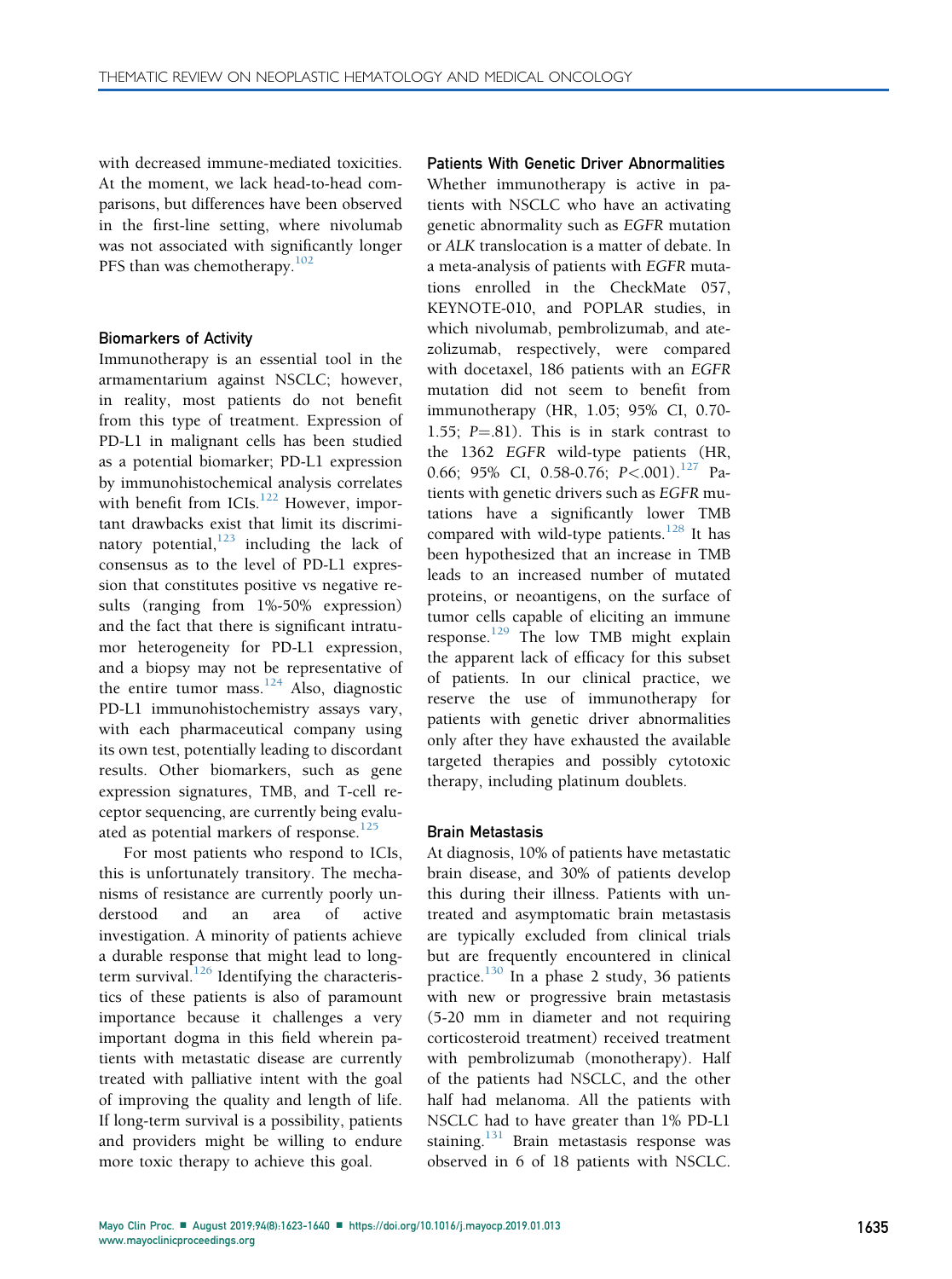All the patients with brain metastatic responsive disease also had a systemic response. Adverse events were consistent with previous studies. Transient grade 3 cognitive dysfunction or grade 1 or 2 seizures were observed in 3 patients with melanoma (17%), despite mandated antiepileptic therapy in the protocol. These results suggest that immunotherapy can be safe and effective in patients with asymptomatic central nervous system disease. Further studies are necessary before final recommendations can be made.

# Patients With Preexisting Autoimmune **Conditions**

Patients with previous autoimmune conditions were excluded in all immunotherapy clinical trials. However, this group of patients is frequently encountered by general oncologists and represents a treating dilemma. Therapy with ICI blockade carries the risk of activating the immune phenomena. Guidance comes from retrospective reviews in which patients with melanoma and autoimmune disorders, including psoriasis, inflammatory bowel disease, multiple sclerosis, and others, were treated with CTLA- $4^{132}$  and PD-1 inhibitors.<sup>133,134</sup> Of the patients treated with ipilimumab, 27% experienced exacerbations of their autoimmune disease and 33% experienced immune-related AEs requiring treatment. The results were similar in patients treated with PD-1 inhibitors: 30% experienced an autoimmune flare and 29% experienced an immunerelated AE. In both studies, both disease flares and AEs responded to standard treatment algorithms, and a single patient with a history of psoriasis died of ipilimumab-associated colitis. These data are limited given their retrospective nature and potential selection bias. Clinically, we have detailed discussions with our patients regarding benefits, risks, and alternatives to immune-based treatment. A multidisciplinary approach, including rheumatology, is crucial for the initial evaluation and monitoring of these patients.

#### Palliative Care and End of Life

In the United States, a randomized study showed that most patients with metastatic lung cancer had a poor perception of their prognosis, and the early introduction of palliative care enhanced their understanding of their situation and, thus, their decisions about their future.<sup>[135](#page-17-0)</sup>

In many European countries, palliative care is managed by general practitioners. In Belgium and the Netherlands, $136$  most patients spend their last years or months of life at home, where many die. Most patients with NSCLC will encounter physical and psychological distress during their lifetime, and early referral to palliative care services is recommended and associated with better pain control and emotional support and less associated caregiver fatigue. $137,138$ 

# **SURVIVORSHIP**

The risk of developing secondary lung cancers is high (approximately 2%-3% annually) for patients with resected stage I and II NSCLC. Vitamin A and selenium have been found to be ineffective as chemoprevention therapy and deleterious in current smokers.<sup>[139-141](#page-17-0)</sup> The National Comprehensive Cancer Network guidelines help physicians determine the appropriate surveillance plans based on lung cancer stage. Smoking, radiation therapy, and systemic cytotoxic therapy are known risk factors for secondary primary malignancies. Regular follow-up with primary care physicians is recommended for these patients after completing their initial surveillance plan.

## **CONCLUSION**

The use of targeted therapy and ICI has dramatically changed the treatment of patients with NSCLC. In the case of immunotherapy, it has become the standard firstline treatment as monotherapy or combined with chemotherapy. Many questions remain regarding the sequence and combination of these new agents but, thankfully the field is moving at a very aggressive pace as the results of clinical trials and other investigations percolate at a rate not seen previously in NSCLC.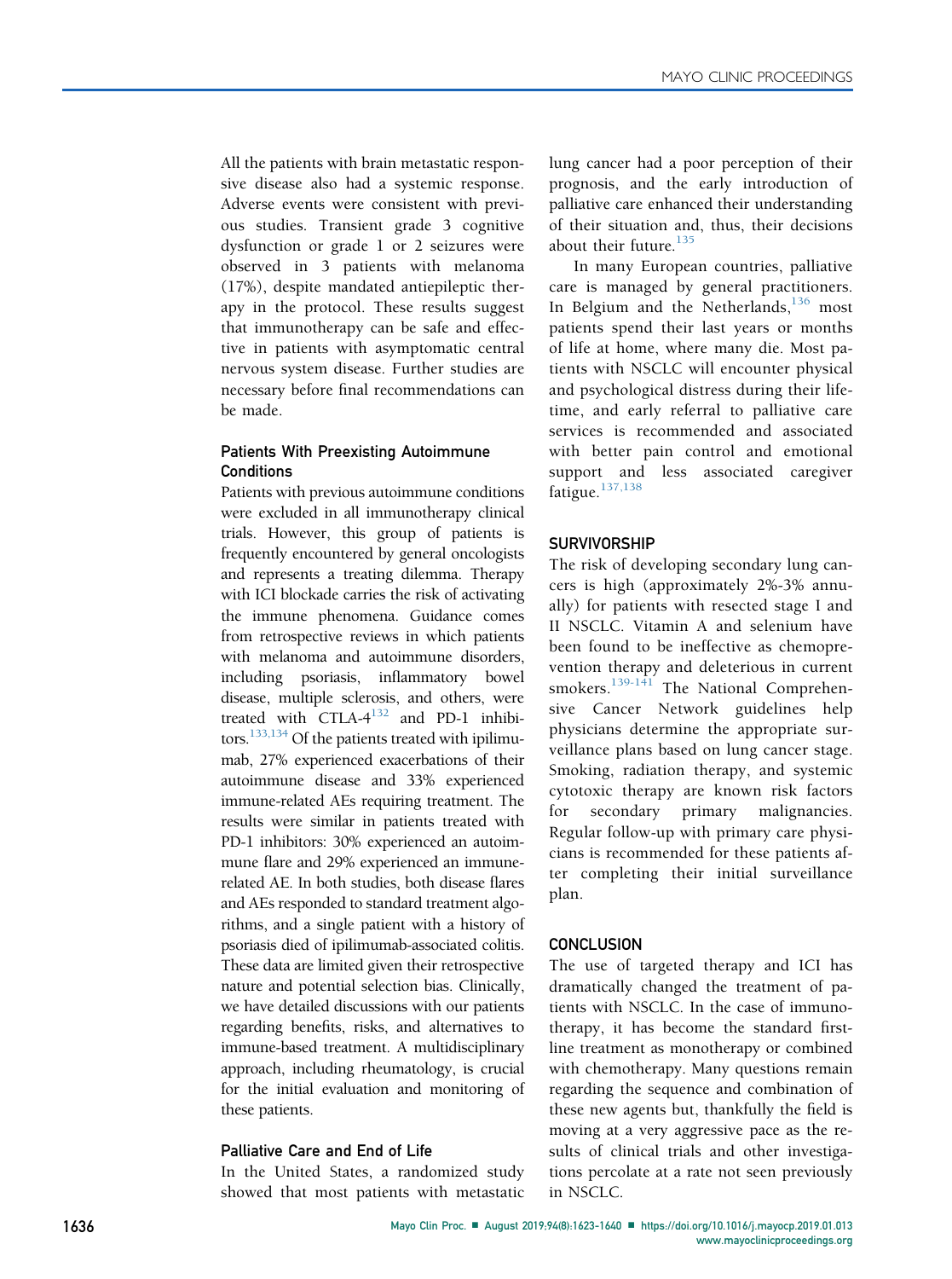<span id="page-14-0"></span>Abbreviations and Acronyms:  $AE =$  adverse event:  $ALK =$ anaplastic lymphoma kinase;  $ALT =$  alanine aminotransaminase;  $AST =$  aspartate aminotransferase;  $CT =$ computed tomography;  $CTLA-4 =$  cytotoxic T-lymphocyte- $-$ associated protein 4; ECG = electrocardiogram; ECOG = Eastern Cooperative Oncology Group;  $EGFR =$  epidermal growth factor receptor;  $FDA =$  Food and Drug Administration;  $HER-2$  = human epidermal growth factor receptor 2;  $HR =$ hazard ratio;  $|C| =$  immune checkpoint inhibitor;  $LFT =$  liver function test;  $NSCLC =$  non-small cell lung cancer;  $NTRK =$ neurotrophic receptor tyrosine kinase; ORR = overall response rate;  $OS =$  overall survival;  $PD-1 =$  programmed cell death protein 1; PD-L1 = programmed cell death protein-ligand 1; PET = positron emission tomography; PFS = progression-free survival; RECIST = response evaluation criteria in solid tumors;  $RR$  = response rate;  $SCLC$  = small cell lung cancer;  $TKI$  = tyrosine kinase inhibitor;  $TMB =$  tumor mutation burden;  $WHO$ = World Health Organization

Potential Competing Interests: Dr Santana-Davila has received grant support from Abbvie, Merck, Pfizer, Bristol-Myers Squibb, F. Hoffmann-La Roche Ltd, Stemcentrx, Inc., BeyondSpring Pharmaceuticals, Dynavax Technologies, ALX Oncology, AstraZeneca, and ISA Pharmaceuticals, and honoraria from Pharmamar. Bayer, Bristol-Myers Squibb, Lilly, and Genentech.

Correspondence: Address to Julian R. Molina, MD, PhD, Division of Medical Oncology and Molecular Medicine, Mayo Clinic, 200 First St SW, Rochester, MN 55905.

The Thematic Review Series on Neoplastic Hematology and Medical Oncology will continue in an upcoming issue.

## **REFERENCES**

- 1. Malvezzi M, Bertuccio P, Levi F, La Vecchia C, Negri E. European cancer mortality predictions for the year 2012. Ann Oncol. 2012;23(4):1044-1052.
- 2. Siegel RL, Miller KD, Jemal A. Cancer statistics, 2018. CA Cancer J Clin. 2018;68(1):7-30.
- 3. Goldstraw P, Chansky K, Crowley J, et al. The IASLC lung cancer staging project: proposals for revision of the TNM stage groupings in the forthcoming (eighth) edition of the TNM classification for lung cancer. J Thorac Oncol. 2016;11(1):39-51.
- 4. Alberg AJ, Samet JM. Epidemiology of lung cancer. Chest. 2003;123(1 suppl):21S-49S.
- 5. Lorigan P, Radford J, Howell A, Thatcher N. Lung cancer after treatment for Hodgkin's lymphoma: a systematic review. Lancet Oncol. 2005;6(10):773-779.
- 6. Huang YJ, Huang TW, Lin FH, Chung CH, Tsao CH, Chien WC. Radiation therapy for invasive breast cancer increases the risk of second primary lung cancer: a nationwide population-based cohort analysis. J Thorac Oncol. 2017;12(5):782-790.
- 7. Hubbard R, Venn A, Lewis S, Britton J. Lung cancer and cryptogenic fibrosing alveolitis: a population-based cohort study. Am J Respir Crit Care Med. 2000;161(1):5-8.
- 8. Kirk GD, Merlo C, O' Driscoll P, et al. HIV infection is associated with an increased risk for lung cancer, independent of smoking. Clin Infect Dis. 2007;45(1):103-110.
- 9. Sartorius B, Sartorius K. How much incident lung cancer was missed globally in 2012? an ecological country-level study. Geospat Health. 2016;11(2):396.
- 10. Dela Cruz CS, Tanoue LT, Matthay RA. Lung cancer: epidemiology, etiology, and prevention. Clin Chest Med. 2011;32(4):605-644.
- 11. Kohler BA, Ward E, McCarthy BJ, et al. Annual report to the nation on the status of cancer, 1975-2007, featuring tumors of the brain and other nervous system. | Natl Cancer Inst. 2011; 103(9):714-736.
- 12. Jemal A, Siegel R, Xu J, Ward E. Cancer statistics, 2010. CA Cancer J Clin. 2010;60(5):277-300.
- 13. Kratzke R, Franklin MJ. Lung cancer epidemiology. In: Schwab M, ed. Encyclopedia of Cancer. Berlin, Germany: Springer; 2011:2100-2104.
- 14. Wakelee HA, Chang ET, Gomez SL, et al. Lung cancer incidence in never-smokers. J Clin Oncol. 2007;25(5):472-478.
- 15. Jemal A, Miller KD, Ma J, et al. Higher lung cancer incidence in young women than young men in the United States. N Engl J Med. 2018;378(21):1999-2009.
- 16. Travis WD, Brambilla E, Nicholson AG, et al. The 2015 World Health Organization classification of lung tumors: impact of genetic, clinical and radiologic advances since the 2004 classification. J Thorac Oncol. 2015;10(9):1243-1260.
- 17. Travis WD, Brambilla E, Burke AP, Marx A, Nicholson AG. Introduction to the 2015 World Health Organization classification of tumors of the lung, pleura, thymus, and heart. J Thorac Oncol. 2015;10(9):1240-1242.
- 18. Takamochi K, Ohmiya H, Itoh M, et al. Novel biomarkers that assist in accurate discrimination of squamous cell carcinoma from adenocarcinoma of the lung. BMC Cancer. 2016;16(1):760.
- 19. Soda H, Kohno S, Oka M, Tomita H. Limitation of annual screening chest radiography for the diagnosis of lung cancer: a retrospective study. Cancer. 1993;72(8):2341-2346.
- 20. Prorok PC, Andriole GL, Bresalier RS, et al. Design of the prostate, lung, colorectal and ovarian (PLCO) cancer screening trial. Contemporary Clin Trials. 2000;21(6 suppl): 273S-309S.
- 21. National Lung Screening Trial Research Team, Aberle DR, Adams AM, Berg CD, et al. Reduced lung-cancer mortality with low-dose computed tomographic screening. N Engl J Med. 2011;365(5):395-409.
- 22. National Lung Screening Trial Research Team, Aberle DR, Berg CD, Black WC, et al. The National Lung Screening Trial: overview and study design. Radiology. 2011;258(1):243-253.
- 23. Moyer VA. Screening for lung cancer: U.S. Preventive Services Task Force recommendation statement. Ann Intern Med. 2014; 160(5):330-338.
- 24. Yousaf-Khan U, van der Aalst C, De Jong PA, et al. Final screening round of the NELSON lung cancer screening trial: the effect of a 2.5-year screening interval. Thorax. 2017; 72(1):48-56.
- 25. Walter JE, Heuvelmans MA, de Jong PA, et al. Occurrence and lung cancer probability of new solid nodules at incidence screening with low-dose CT: analysis of data from the randomised, controlled NELSON trial. Lancet Oncol. 2016;17(7):907-916.
- 26. Walter JE, Heuvelmans MA, Yousaf-Khan U, et al. New subsolid pulmonary nodules in lung cancer screening: a brief report of the NELSON trial. J Thorac Oncol. 2018;13(9): 1410-1414.
- 27. Reich JM. A critical appraisal of overdiagnosis: estimates of its magnitude and implications for lung cancer screening. Thorax. 2008;63(4):377-383.
- 28. Kocher F, Hilbe W, Seeber A, et al. Longitudinal analysis of 2293 NSCLC patients: a comprehensive study from the TYROL registry. Lung Cancer. 2015;87(2):193-200.
- 29. Fischer BM, Mortensen J, Hansen H, et al. Multimodality approach to mediastinal staging in non-small cell lung cancer: faults and benefits of PET-CT: a randomised trial. Thorax. 2011;66(4):294-300.
- 30. Saettele TM, Ost DE. Multimodality systematic approach to mediastinal lymph node staging in non-small cell lung cancer. Respirology. 2014;19(6):800-808.
- 31. Darling GE, Maziak DE, Inculet RI, et al. Positron emission tomography-computed tomography compared with invasive mediastinal staging in non-small cell lung cancer: results of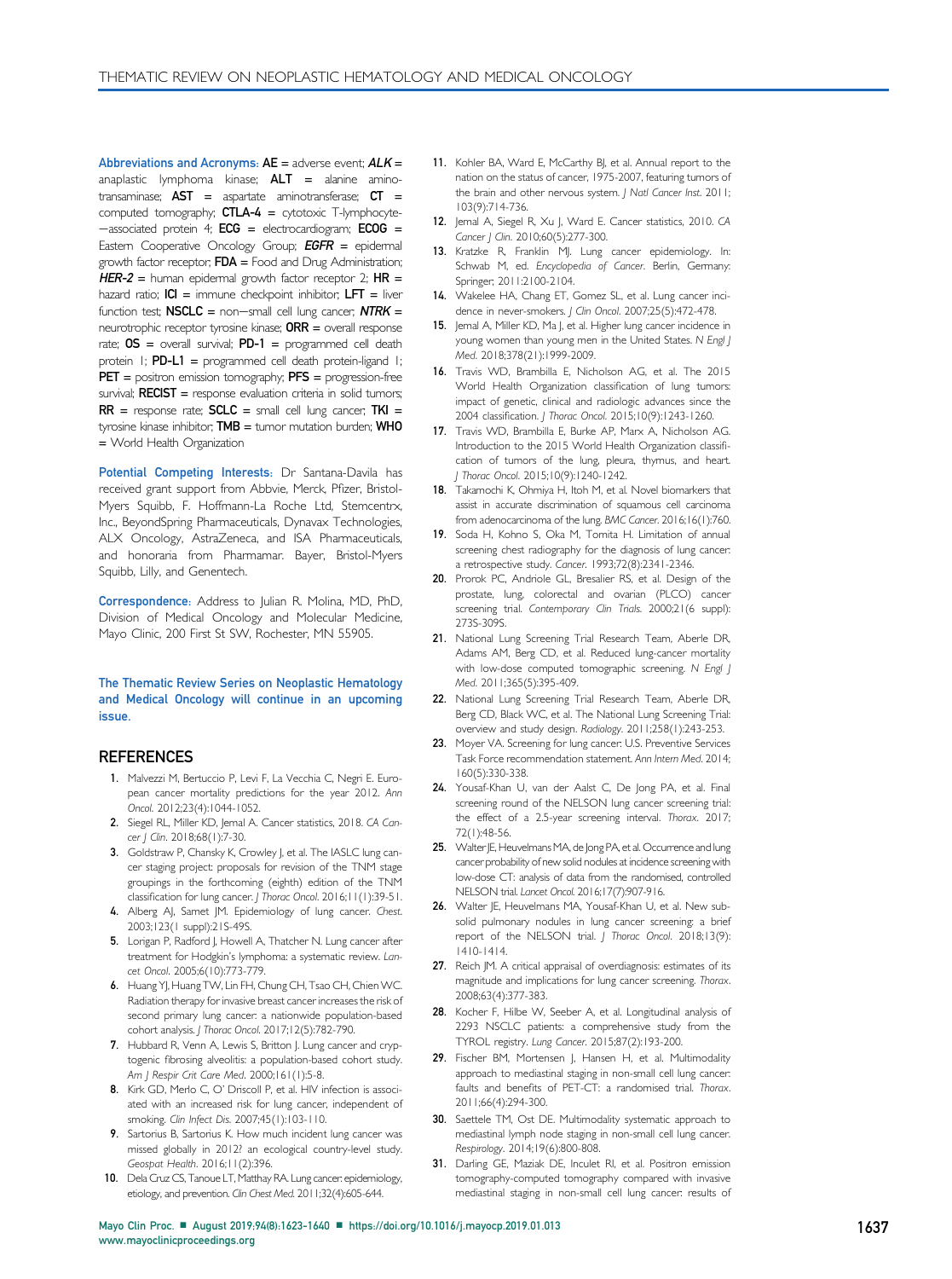mediastinal staging in the early lung positron emission tomography trial. J Thorac Oncol. 2011;6(8):1367-1372.

- <span id="page-15-0"></span>32. Travis WD, Rekhtman N, Riley GJ, et al. Pathologic diagnosis of advanced lung cancer based on small biopsies and cytology: a paradigm shift. J Thorac Oncol. 2010;5(4):411-414.
- 33. Ginsberg RJ, Rubinstein LV, Group LCS. Randomized trial of lobectomy versus limited resection for T1 N0 nonsmall cell lung cancer. Ann Thorac Surg. 1995;60(3):615- 623.
- 34. Khullar OV, Liu Y, Gillespie T, et al. Survival after sublobar resection versus lobectomy for clinical stage IA lung cancer: an analysis from the National Cancer Data Base. *I Thorac* Oncol. 2015;10(11):1625-1633.
- 35. Billmeier SE, Ayanian JZ, Zaslavsky AM, Nerenz DR, Jaklitsch MT, Rogers SO. Predictors and outcomes of limited resection for early-stage non-small cell lung cancer. J Natl Cancer Inst. 2011;103(21):1621-1629.
- 36. Kodama K, Higashiyama M, Okami J, et al. Oncologic outcomes of segmentectomy versus lobectomy for clinical T1a N0 M0 non-small cell lung cancer. Ann Thorac Surg. 2016; 101(2):504-511.
- 37. Kodama K, Doi O, Higashiyama M, Yokouchi H. Intentional limited resection for selected patients with T1 N0 M0 nonsmall-cell lung cancer: a single-institution study. J Thorac Cardiovasc Surg. 1997;114(3):347-353.
- 38. Yamato Y, Tsuchida M, Watanabe T, et al. Early results of a prospective study of limited resection for bronchioloalveolar adenocarcinoma of the lung. Ann Thorac Surg. 2001;71(3): 971-974.
- 39. Depierre A, Milleron B, Moro-Sibilot D, et al. Preoperative chemotherapy followed by surgery compared with primary surgery in resectable stage I (except T1N0), II, and IIIa nonsmall-cell lung cancer. J Clin Oncol. 2002;20(1):247-253.
- 40. Gilligan D, Nicolson M, Smith I, et al. Preoperative chemotherapy in patients with resectable non-small cell lung cancer: results of the MRC LU22/NVALT 2/EORTC 08012 multicentre randomised trial and update of systematic review. Lancet. 2007;369(9577):1929-1937.
- 41. Felip E, Rosell R, Maestre JA, et al. Preoperative chemotherapy plus surgery versus surgery plus adjuvant chemotherapy versus surgery alone in early-stage non-small-cell lung cancer. J Clin Oncol. 2010;28(19):3138-3145.
- 42. Pignon JP, Tribodet H, Scagliotti GV, et al. Lung adjuvant cisplatin evaluation: a pooled analysis by the LACE Collaborative Group. J Clin Oncol. 2008;26(21):3552-3559.
- 43. Goss GD, O'Callaghan C, Lorimer I, et al. Gefitinib versus placebo in completely resected non-small-cell lung cancer: results of the NCIC CTG BR19 study. J Clin Oncol. 2013;31(27):3320- 3326.
- 44. Kelly K, Altorki NK, Eberhardt WE, et al. Adjuvant erlotinib versus placebo in patients with stage IB-IIIA non-small-cell lung cancer (RADIANT): a randomized, double-blind, phase III trial. J Clin Oncol. 2015;33(34):4007-4014.
- 45. Yoon SM, Shaikh T, Hallman M. Therapeutic management options for stage III non-small cell lung cancer. World J Clin Oncol. 2017;8(1):1-20.
- 46. Antonia SJ, Villegas A, Daniel D, et al. Durvalumab after chemoradiotherapy in stage III non-small-cell lung cancer. N Engl J Med. 2017;377(20):1919-1929.
- 47. Antonia SJ, Villegas A, Daniel D, et al. Overall survival with durvalumab after chemoradiotherapy in stage III NSCLC. N Engl J Med. 2018;379(24):2342-2350.
- 48. Raz DJ, Lanuti M, Gaissert HC, Wright CD, Mathisen DJ, Wain JC. Outcomes of patients with isolated adrenal metastasis from non-small cell lung carcinoma. Ann Thorac Surg. 2011;92(5):1788-1792; discussion 1793.
- 49. Salah S, Tanvetyanon T, Abbasi S. Metastatectomy for extracranial extra-adrenal non-small cell lung cancer solitary metastases: systematic review and analysis of reported cases. Lung Cancer. 2012;75(1):9-14.
- 50. Gomez DR, Blumenschein GR |r, Lee ||, et al. Local consolidative therapy versus maintenance therapy or observation for patients with oligometastatic non-small-cell lung cancer without progression after first-line systemic therapy: a multicentre, randomised, controlled, phase 2 study. Lancet Oncol. 2016;17(12):1672-1682.
- 51. Gomez D, Tang C, Zhang J, et al. Local consolidative therapy (LCT) improves overall survival (OS) compared to maintenance therapy/observation in oligometastatic non-small cell lung cancer (NSCLC): final results of a multicenter, randomized, controlled phase 2 trial. Int J Radiat Oncol Biol Phys. 2018;102:1604.
- 52. Shi Y, Au JS-K, Thongprasert S, et al. A prospective, molecular epidemiology study of EGFR mutations in Asian patients with advanced non-small-cell lung cancer of adenocarcinoma histology (PIONEER). J Thorac Oncol. 2014;9(2):154-162.
- 53. Kawaguchi T, Koh Y, Ando M, et al. Prospective analysis of oncogenic driver mutations and environmental factors: Japan molecular epidemiology for lung cancer study. J Clin Oncol. 2016;34(19):2247-2257.
- 54. Zhou C, Wu Y-L, Chen G, et al. Erlotinib versus chemotherapy as first-line treatment for patients with advanced EGFR mutation-positive non-small-cell lung cancer (OPTIMAL, CTONG-0802): a multicentre, open-label, randomised, phase 3 study. Lancet Oncol. 2011;12(8):735-742.
- 55. Rosell R, Carcereny E, Gervais R, et al. Erlotinib versus standard chemotherapy as first-line treatment for European patients with advanced EGFR mutation-positive non-small-cell lung cancer (EURTAC): a multicentre, open-label, randomised phase 3 trial. Lancet Oncol. 2012;13(3):239-246.
- 56. Mitsudomi T, Morita S, Yatabe Y, et al. Gefitinib versus cisplatin plus docetaxel in patients with non-small-cell lung cancer harbouring mutations of the epidermal growth factor receptor (WJTOG3405): an open label, randomised phase 3 trial. Lancet Oncol. 2010;11(2):121-128.
- 57. Maemondo M, Inoue A, Kobayashi K, et al. Gefitinib or chemotherapy for non-small-cell lung cancer with mutated EGFR. N Engl J Med. 2010;362(25):2380-2388.
- 58. Sequist LV, Yang JC-H, Yamamoto N, et al. Phase III study of afatinib or cisplatin plus pemetrexed in patients with metastatic lung adenocarcinoma with EGFR mutations. J Clin Oncol. 2013;31(27):3327-3334.
- 59. Wu Y-L, Zhou C, Hu C-P, et al. Afatinib versus cisplatin plus gemcitabine for first-line treatment of Asian patients with advanced non-small-cell lung cancer harbouring EGFR mutations (LUX-Lung 6): an open-label, randomised phase 3 trial. Lancet Oncol. 2014;15(2):213-222.
- 60. Mok TS, Wu Y-L, Ahn M-L et al. Osimertinib or platinum-pemetrexed in EGFR T790M-positive lung cancer. N Engl J Med. 2017;376(7):629-640.
- 61. Soria J-C, Ohe Y, Vansteenkiste J, et al. Osimertinib in untreated EGFR-mutated advanced non-small-cell lung cancer. N Engl J Med. 2018;378(2):113-125.
- 62. Mok TS, Cheng Y, Zhou X, et al. Improvement in overall survival in a randomized study that compared dacomitinib with gefitinib in patients with advanced non-small-cell lung cancer and EGFRactivating mutations. | Clin Oncol. 2018;36(22):2244-2250.
- 63. Lee CK, Brown C, Gralla RJ, et al. Impact of EGFR inhibitor in non-small cell lung cancer on progression-free and overall survival: a meta-analysis. J Natl Cancer Inst. 2013;105(9):595-605.
- 64. Lee CK, Wu Y-L, Ding PN, et al. Impact of specific epidermal growth factor receptor (EGFR) mutations and clinical characteristics on outcomes after treatment with EGFR tyrosine kinase inhibitors versus chemotherapy in EGFR-mutant lung cancer: a meta-analysis. J Clin Oncol. 2015;33(17):1958-1965.
- 65. Wu Y-L, Cheng Y, Zhou X, et al. Dacomitinib versus gefitinib as first-line treatment for patients with EGFR-mutation-positive non-small-cell lung cancer (ARCHER 1050): a randomised, open-label, phase 3 trial. Lancet Oncol. 2017;18(11): 1454-1466.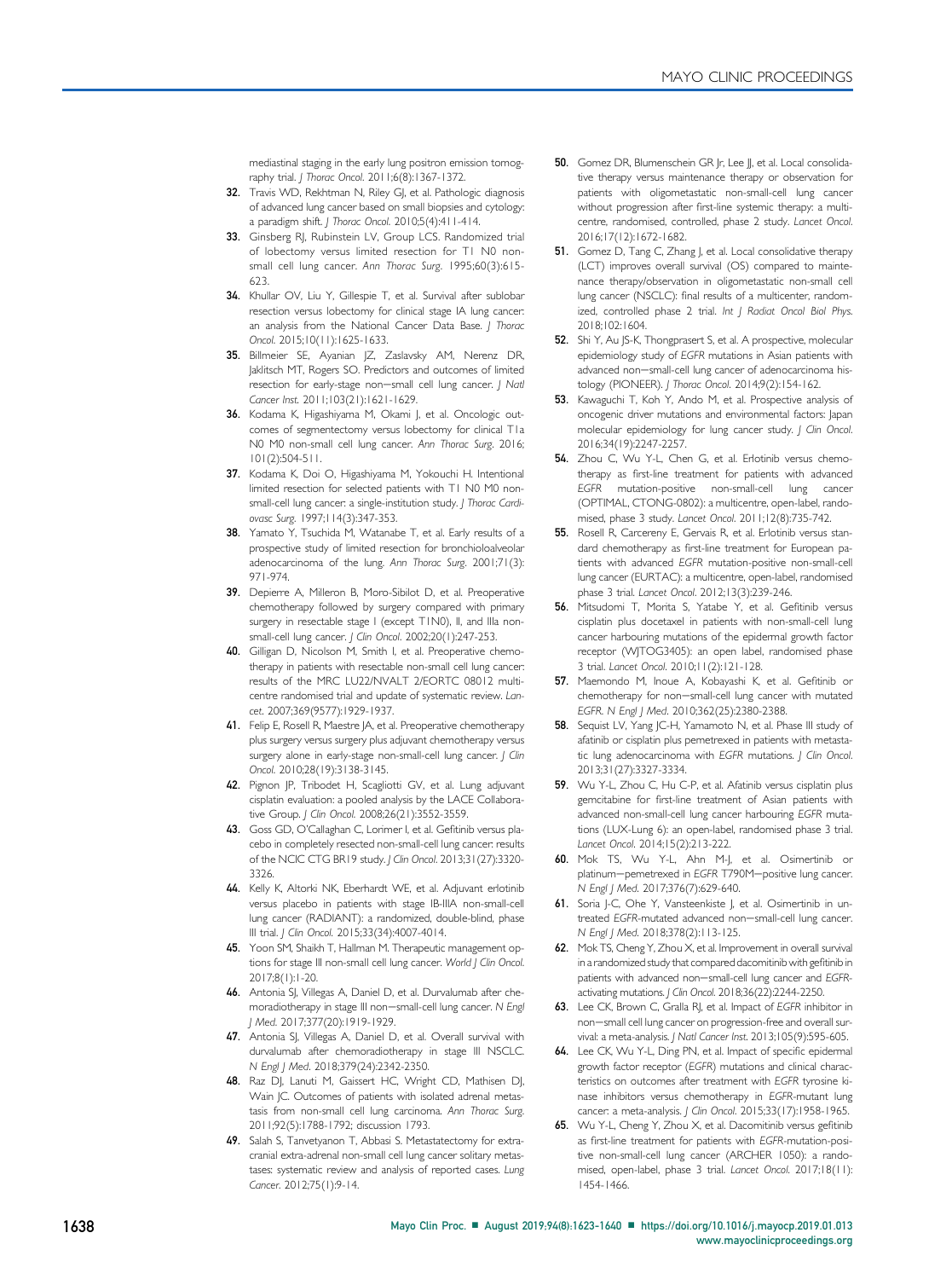- <span id="page-16-0"></span>66. Jänne PA, Yang JC, Kim D-W, et al. AZD9291 in EGFR inhibitor-resistant non-small-cell lung cancer. N Engl J Med. 2015;372(18):1689-1699.
- 67. Bean J, Brennan C, Shih J-Y, et al. MET amplification occurs with or without T790M mutations in EGFR mutant lung tumors with acquired resistance to gefitinib or erlotinib. Proc Natl Acad Sci U S A. 2007;104(52):20932- 20937.
- 68. Engelman JA, Zejnullahu K, Mitsudomi T, et al. MET amplification leads to gefitinib resistance in lung cancer by activating ERBB3 signaling. Science. 2007;316(5827):1039-1043.
- 69. Piotrowska Z, Thress KS, Mooradian M, et al. MET amplification (amp) as a resistance mechanism to osimertinib. J Clin Oncol. 2017;35(15 suppl):9020.
- 70. Sequist LV, Waltman BA, Dias-Santagata D, et al. Genotypic and histological evolution of lung cancers acquiring resistance to EGFR inhibitors. Sci Transl Med. 2011;3(75):75ra26.
- 71. Yu HA, Arcila ME, Rekhtman N, et al. Analysis of tumor specimens at the time of acquired resistance to EGFR-TKI therapy in 155 patients with EGFR-mutant lung cancers. Clin Cancer Res. 2013;19(8):2240-2247.
- 72. Pirker R, Pereira JR, Szczesna A, et al. Cetuximab plus chemotherapy in patients with advanced non-small-cell lung cancer (FLEX): an open-label randomised phase III trial. Lancet. 2009;373(9674):1525-1531.
- 73. Thatcher N, Hirsch FR, Luft AV, et al. Necitumumab plus gemcitabine and cisplatin versus gemcitabine and cisplatin alone as first-line therapy in patients with stage IV squamous nonsmall-cell lung cancer (SQUIRE): an open-label, randomised, controlled phase 3 trial. Lancet Oncol. 2015;16(7):763-774.
- 74. Kwak EL, Bang YJ, Camidge DR, et al. Anaplastic lymphoma kinase inhibition in non-small-cell lung cancer. N Engl J Med. 2010;363(18):1693-1703.
- 75. Shaw AT, Kim DW, Nakagawa K, et al. Crizotinib versus chemotherapy in advanced ALK-positive lung cancer. N Engl J Med. 2013;368(25):2385-2394.
- 76. Soria J-C, Tan DS, Chiari R, et al. First-line ceritinib versus platinum-based chemotherapy in advanced ALK-rearranged non-small-cell lung cancer (ASCEND-4): a randomised, open-label, phase 3 study. Lancet. 2017;389(10072):917-929.
- 77. Hida T, Nokihara H, Kondo M, et al. Alectinib versus crizotinib in patients with ALK-positive non-small-cell lung cancer (J-ALEX): an open-label, randomised phase 3 trial. Lancet. 2017; 390(10089):29-39.
- 78. Peters S, Camidge DR, Shaw AT, et al. Alectinib versus crizotinib in untreated ALK-positive non-small-cell lung cancer. N Engl J Med. 2017;377(9):829-838.
- 79. Camidge DR, Peters S, Mok T, et al. Updated efficacy and safety data from the global phase III ALEX study of alectinib (ALC) vs crizotinib (CZ) in untreated advanced ALK+ NSCLC. Poster presented at: 2018 American Society of Clinical Oncology Annual Meeting; June 1-5, 2018; Chicago, IL.
- 80. Lin JJ, Riely GJ, Shaw AT. Targeting ALK: precision medicine takes on drug resistance. Cancer Discov. 2017;7(2):137-155.
- 81. Baglivo S, Ricciuti B, Ludovini V, et al. Dramatic response to lorlatinib in a heavily pretreated lung adenocarcinoma patient harboring G1202R mutation and a synchronous novel R1192P ALK point mutation. J Thorac Oncol. 2018;13(8): e145-e147.
- 82. Solomon BJ, Besse B, Bauer TM, et al. Lorlatinib in patients with ALK-positive non-small-cell lung cancer: results from a global phase 2 study. Lancet Oncol. 2018;19(12):1654-1667.
- 83. Shaw AT, Ou SH, Bang YJ, et al. Crizotinib in ROS1rearranged non-small-cell lung cancer. N Engl J Med. 2014; 371(21):1963-1971.
- 84. Drilon A, Somwar R, Wagner JP, et al. A novel crizotinibresistant solvent-front mutation responsive to cabozantinib therapy in a patient with ROS1-rearranged lung cancer. Clin Cancer Res. 2016;22(10):2351-2358.
- 85. Katayama R, Kobayashi Y, Friboulet L, et al. Cabozantinib overcomes crizotinib resistance in ROS1 fusion-positive cancer. Clin Cancer Res. 2015;21(1):166-174.
- 86. Sandler A, Gray R, Perry MC, et al. Paclitaxel-carboplatin alone or with bevacizumab for non-small-cell lung cancer. N Engl J Med. 2006;355(24):2542-2550.
- 87. Garon EB, Ciuleanu T-E, Amieta O, et al. Ramucirumab plus docetaxel versus placebo plus docetaxel for second-line treatment of stage IV non-small-cell lung cancer after disease progression on platinum-based therapy (REVEL): a multicentre, double-blind, randomised phase 3 trial. Lancet. 2014; 384(9944):665-673.
- 88. Kinno T, Tsuta K, Shiraishi K, et al. Clinicopathological features of nonsmall cell lung carcinomas with BRAF mutations. Ann Oncol. 2014;25(1):138-142.
- 89. Hyman DM, Puzanov I, Subbiah V, et al. Vemurafenib in multiple nonmelanoma cancers with BRAF V600 mutations. N Engl J Med. 2015;373(8):726-736.
- 90. Planchard D, Besse B, Groen HJM, et al. Dabrafenib plus trametinib in patients with previously treated BRAF(V600E) mutant metastatic non-small cell lung cancer: an open-label, multicentre phase 2 trial. Lancet Oncol. 2016;17(7):984-993.
- 91. Govindan R, Ding L, Griffith M, et al. Genomic landscape of non-small cell lung cancer in smokers and never-smokers. Cell. 2012;150(6):1121-1134.
- 92. Drilon A, Laetsch TW, Kummar S, et al. Efficacy of larotrectinib in TRK fusion-positive cancers in adults and children. N Engl J Med. 2018;378(8):731-739.
- 93. O'Byrne KJ, Gatzemeier U, Bondarenko I, et al. Molecular biomarkers in non-small-cell lung cancer: a retrospective analysis of data from the phase 3 FLEX study. Lancet Oncol. 2011; 12(8):795-805.
- 94. Suda K, Tomizawa K, Mitsudomi T. Biological and clinical significance of KRAS mutations in lung cancer: an oncogenic driver that contrasts with EGFR mutation. Cancer Metastasis Rev. 2010;29(1):49-60.
- 95. Janne PA, Mann H, Ghiorghiu D. Study design and rationale for a randomized, placebo-controlled, double-blind study to assess the efficacy and safety of selumetinib in combination with docetaxel as second-line treatment in patients with KRAS-mutant advanced non-small cell lung cancer (SELECT-1). Clin Lung Cancer. 2016; 17(2):e1-e4.
- 96. Kroemer G, Galluzzi L, Kepp O, Zitvogel L. Immunogenic cell death in cancer therapy. Annu Rev Immunol. 2013;31:51-72.
- 97. Evan GI, Vousden KH. Proliferation, cell cycle and apoptosis in cancer. Nature. 2001;411(6835):342-348.
- 98. Pardoll DM. The blockade of immune checkpoints in cancer immunotherapy. Nat Rev Cancer. 2012;12(4):252-264.
- 99. Dong H, Strome SE, Salomao DR, et al. Tumor-associated B7- H1 promotes T-cell apoptosis: a potential mechanism of immune evasion. Nat Med. 2002;8(8):793-800.
- 100. Fehrenbacher L, Spira A, Ballinger M, et al. Atezolizumab versus docetaxel for patients with previously treated nonsmall-cell lung cancer (POPLAR): a multicentre, open-label, phase 2 randomised controlled trial. Lancet. 2016; 387(10030):1837-1846.
- 101. Reck M, Rodríguez-Abreu D, Robinson AG, et al. Pembrolizumab versus chemotherapy for PD-L1-positive non-smallcell lung cancer. N Engl J Med. 2016;375(19):1823-1833.
- 102. Carbone DP, Reck M, Paz-Ares L, et al. First-line nivolumab in stage IV or recurrent non-small-cell lung cancer. N Engl J Med. 2017;376(25):2415-2426.
- 103. Gandhi L, Rodríguez-Abreu D, Gadgeel S, et al. Pembrolizumab plus chemotherapy in metastatic non-small-cell lung cancer. N Engl J Med. 2018;378(22):2078-2092.
- 104. Langer CJ, Gadgeel SM, Borghaei H, et al. Carboplatin and pemetrexed with or without pembrolizumab for advanced, non-squamous non-small-cell lung cancer: a randomised, phase 2 cohort of the open-label KEYNOTE-021 study. Lancet Oncol. 2016;17(11):1497-1508.